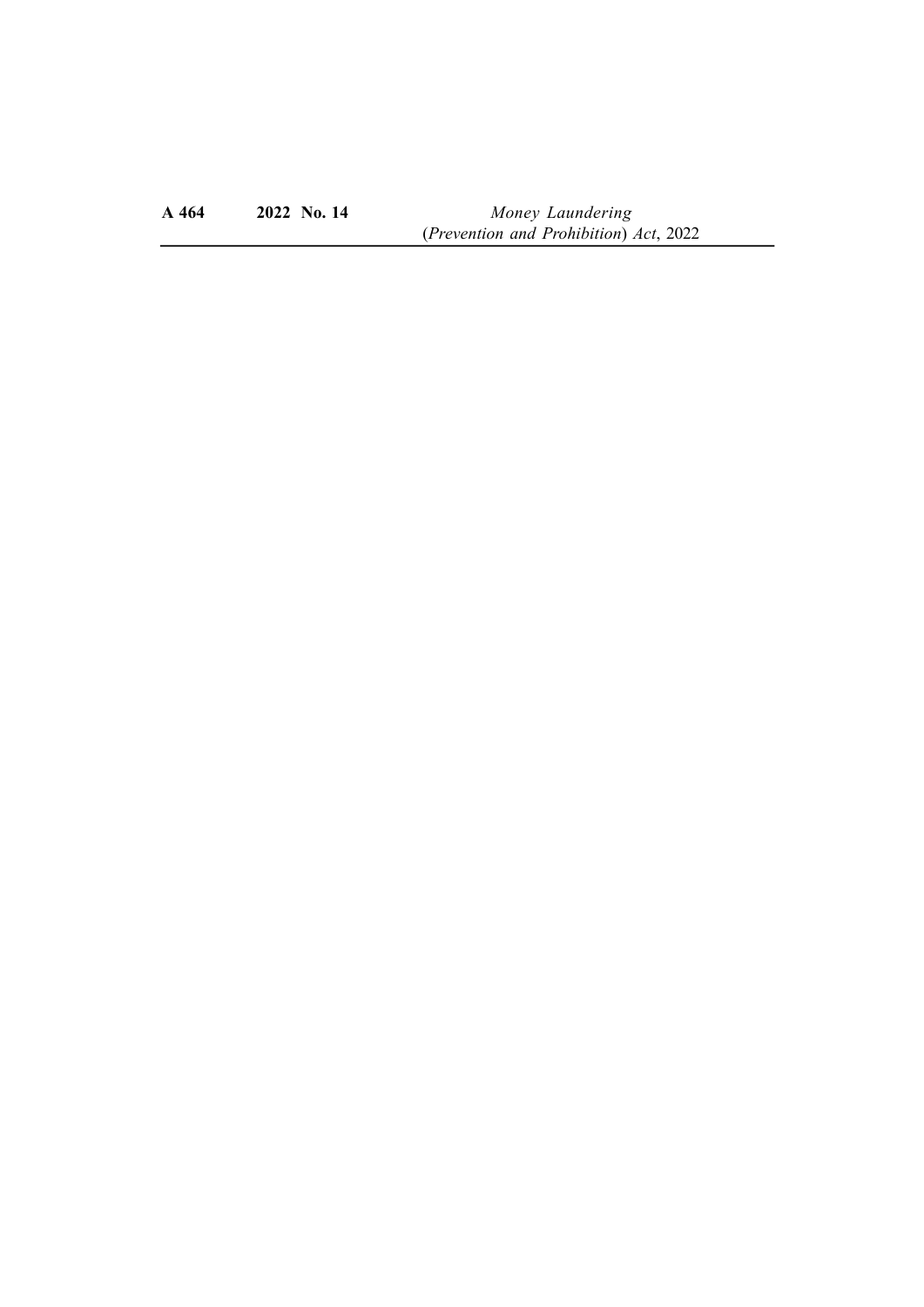## MONEY LAUNDERING (PREVENTION AND PROHIBITION) ACT, 2022



ARRANGEMENT OF SECTIONS

Section :

PART **I**-OBJECTIVES OF THIS ACT

1. Objectives.

### PART II-PROHIBITION OF MONEY LAUNDERING

- 2. Limitation to make or accept cash payment.
- 3. Duty to report international transfer or transportation of funds, securities and cash.
- 4. Identification of customers.
- 5. Duties incumbent upon casinos.
- 6. Occasional cash transaction by designated non-financial businesses and professions.
- 7. Suspicious transaction reporting.
- 8. Preservation of records.
- 9. Communication of information.
- 10. Internal procedures, policies and controls.
- 11. Mandatory disclosure by financial institutions and designated non-financial businesses and professions.
- 12. Prohibition of numbered or anonymous accounts, accounts in fictitious names and shell banks.
- 13. New products, business practices and technologies.
- 14. Liability of directors and employees of financial institutions and designated Non-financial business and profession.
- 15. Surveillance of bank accounts.
- 16. Determination of flow of transactions.

PART III—SPECIAL CONTROL UNIT AGAINST MONEY LAUNDERING

17. Establishment of the Special Control Unit Against Money Laundering and functions.

#### PART IV-OFFENCES AND PENALTIES

- 18. Money laundering offences.
- 19. Other offences.
- 20. Retention of proceeds of an unlawful act.

 $\overline{A}$  465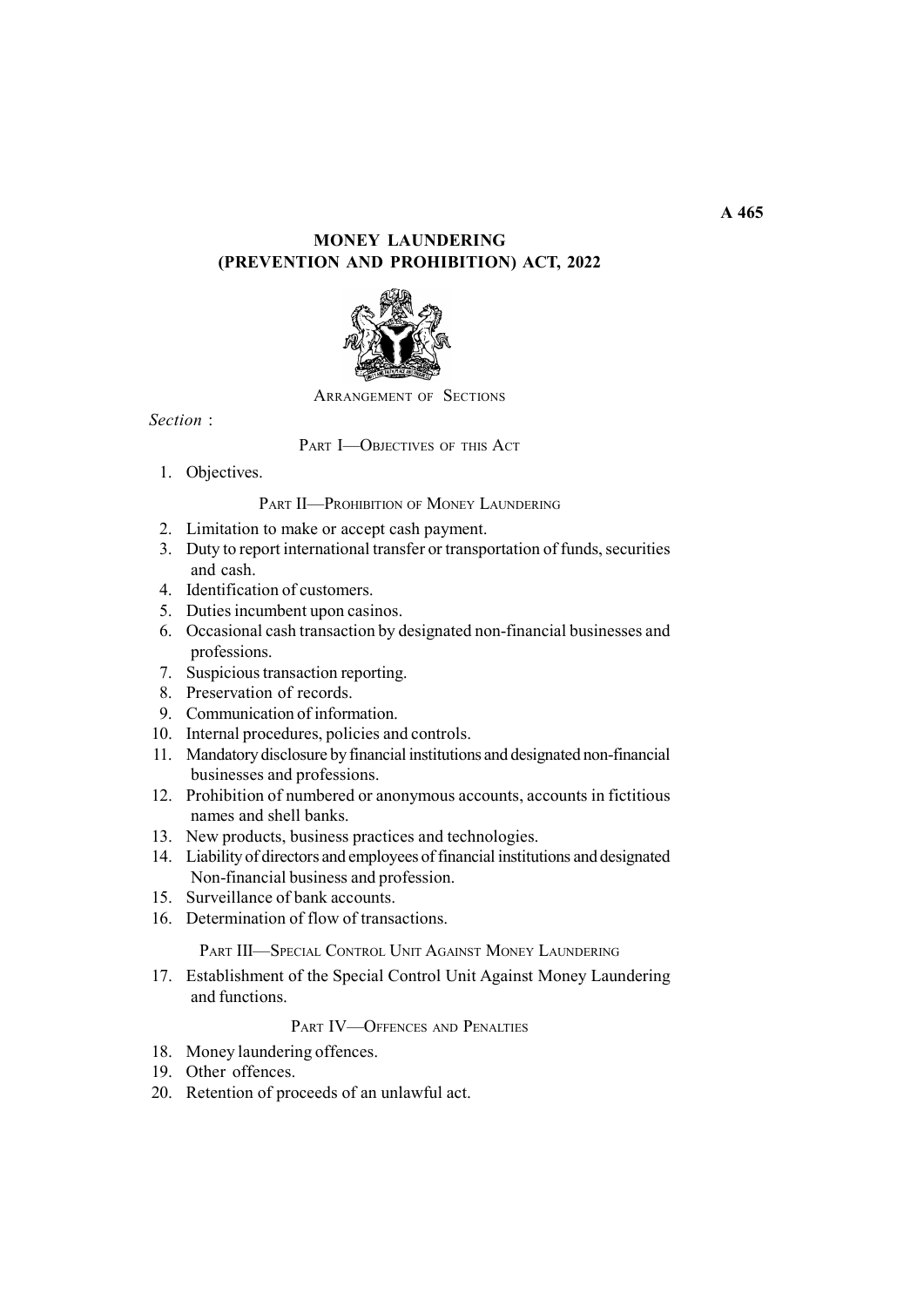- 21. Conspiracy, aiding and abetting.
- 22. Offences by a body corporate.

### PART V—MISCELLANEOUS PROVISIONS

- 23. Jurisdiction to try offences under this Act.
- 24. Power to demand and obtain records.
- 25. Obstruction of authorised officers.
- 26. Periodic furnishing of reports on money laundering.
- 27. Administrative penalties.
- 28. Regulations.
- 29. Repeals and other consequential amendments.
- 30. Interpretation.
- 31. Citation.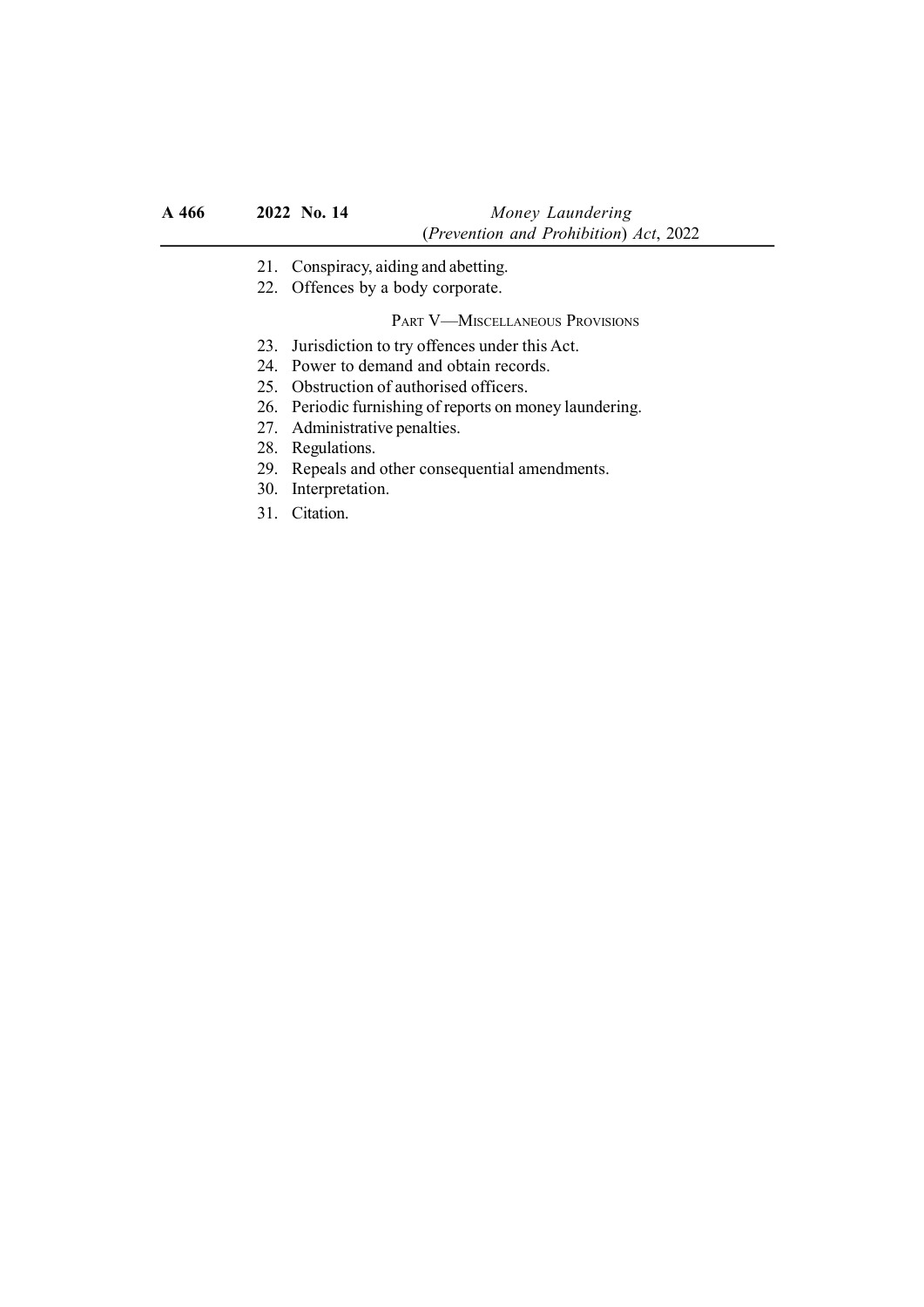# MONEY LAUNDERING (PREVENTION AND PROHIBITION) ACT, 2022

#### ACT No. 14

AN ACT TO REPEAL THE MONEY LAUNDERING (PROHIBITION) ACT, No. 11, 2011 AND ENACT THE MONEY LAUNDERING (PREVENTION AND PROHIBITION) ACT, 2022 TO PROVIDE

COMPREHENSIVE LEGAL AND INSTITUTIONAL FRAMEWORK FOR THE PREVENTION AND PROHIBITION OF MONEY LAUNDERING IN NIGERIA, ESTABLISH THE SPECIAL CONTROL UNIT UNDER THE ECONOMIC AND FINANCIAL CRIMES COMMISSION ; AND FOR RELATED MATTERS.

> Commencement.  $[12th$  Day of May, 2022]

ENACTED by the National Assembly of the Federal Republic of Nigeria—

PART **I**-OBJECTIVES OF THIS ACT

1.—(1) The objectives of this Act are to—

(a) provide for an effective and comprehensive legal and institutional framework for the prevention, prohibition, detection, prosecution and punishment of money laundering and other related offences in Nigeria ;

(b) strengthen the existing system for combating money laundering and related offences ;

(c) make adequate provisions to prohibit money laundering ;

(d) expand the scope of money laundering offences and provide appropriate penalties ; and

(e) establish the Special Control Unit Against Money Laundering under the Economic and Financial Crimes Commission for effective implementation of the money laundering provisions of the Act in relation to the designated non-financial businesses and professions.

PART II-PROHIBITION OF MONEY LAUNDERING

2.—(1) No person or body corporate shall, except in a transaction through a financial institution, make or accept cash payment of a sum exceeding—

(a)  $N5,000,000$  or its equivalent, in the case of an individual; or

(b) N10,000,000 or its equivalent, in the case of a body corporate.

(2) A person shall not conduct two or more transactions separately with one or more financial institutions or designated non-financial businesses and professions with intent to—

(a) avoid the duty to report a transaction which should be reported under this Act ; and

(b) breach the duty to disclose information under this act by any other means.

Limitation to make or accept cash payment.

Objectives.

 $\overline{A}$  467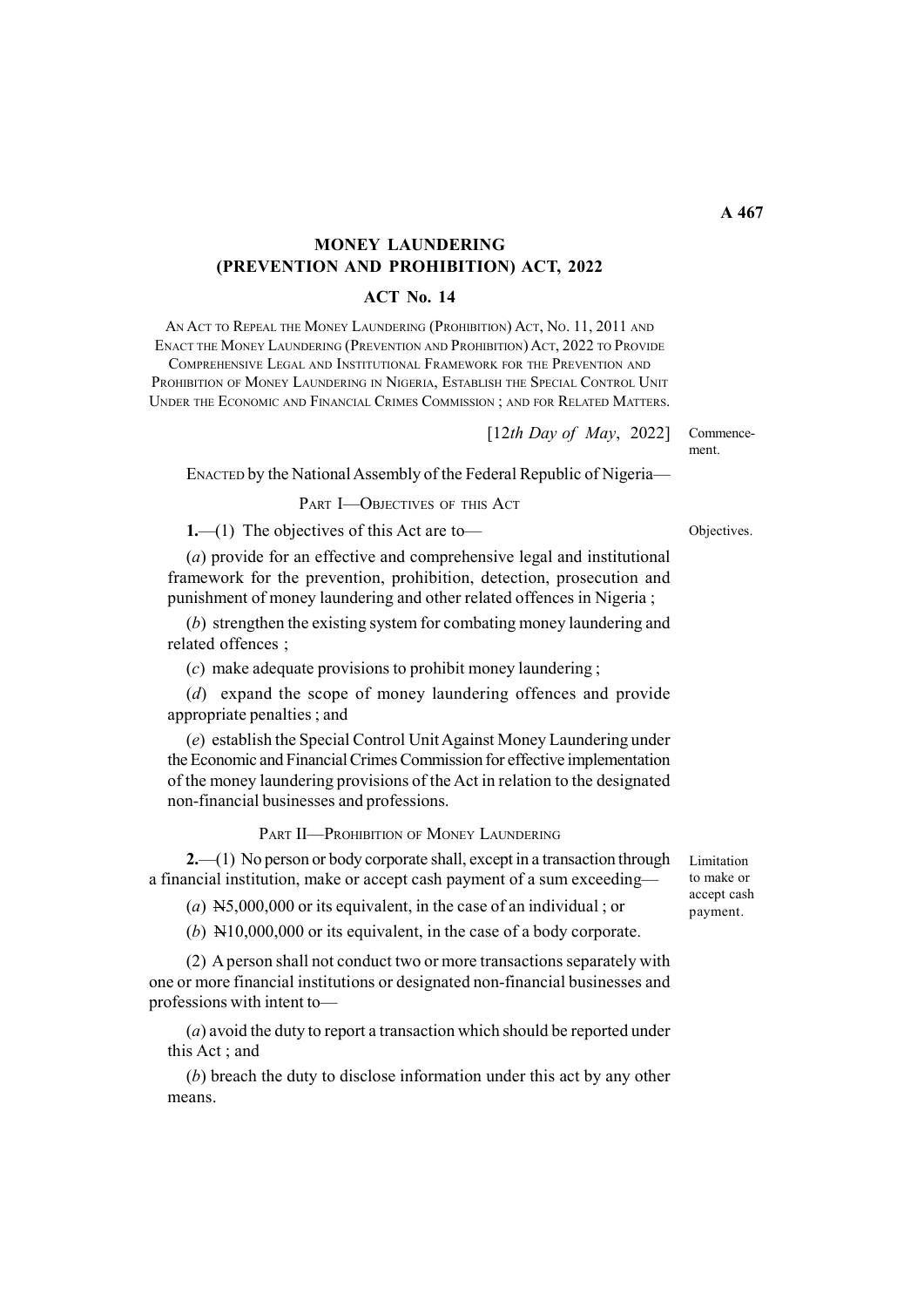#### A 468 2022 No. 14 Money Laundering (Prevention and Prohibition) Act, 2022

Duty to report international transfer or transportation of funds, securities and cash.

3.—(1) A transfer to or from a foreign country of funds or securities by a person or body corporate including a money service business of a sum exceeding US\$10,000 or its equivalent shall be reported to the Unit, Central Bank of Nigeria and Securities and Exchange Commission in writing within one day from the date of the transaction.

(2) A report made under subsection (1) shall indicate the nature and amount of the transfer, the names and addresses of the sender and the receiver of the funds or securities.

 (3) Transportation of cash or negotiable instruments in excess of US\$10,000 or its equivalent by individuals in or out of Nigeria shall be declared to the Nigerian Customs Service.

(4) The Nigerian Customs Service shall report any declaration made under subsection (3) to the Central Bank and the Unit.

(5) Any person who falsely declares or fails to make a declaration to the Nigerian Customs Service under section 12 of the Foreign Exchange (Monitoring

Cap. F34, LFN, 2004.

Identification of customers.

and Miscellaneous Provisions) Act, commits an offence and is liable on conviction to forfeit the undeclared funds or negotiable instrument or to imprisonment for a term of at least two years or both.

4.—(1) A financial institution and a designated non-financial business and profession shall—

(a) identify a customer, whether permanent or occasional, natural or legal person or any other form of legal arrangements, using identification documents as may be prescribed in any relevant regulation ;

(b) verify the identity of that customer using reliable, independent source documents, data or information ;

(c) identify the beneficial owner using relevant information or data obtained from a reliable source such that the financial institution or the designated non- financial business and profession is satisfied that it knows who the beneficial owner is ; and

(d) take reasonable measures to verify that any person purporting to act on behalf of the customer is so authorised, identified and verify the identity of that person.

 (2) Financial institutions and designated non-financial businesses and professions shall undertake customer due diligence measures when—

(a) establishing business relationships ;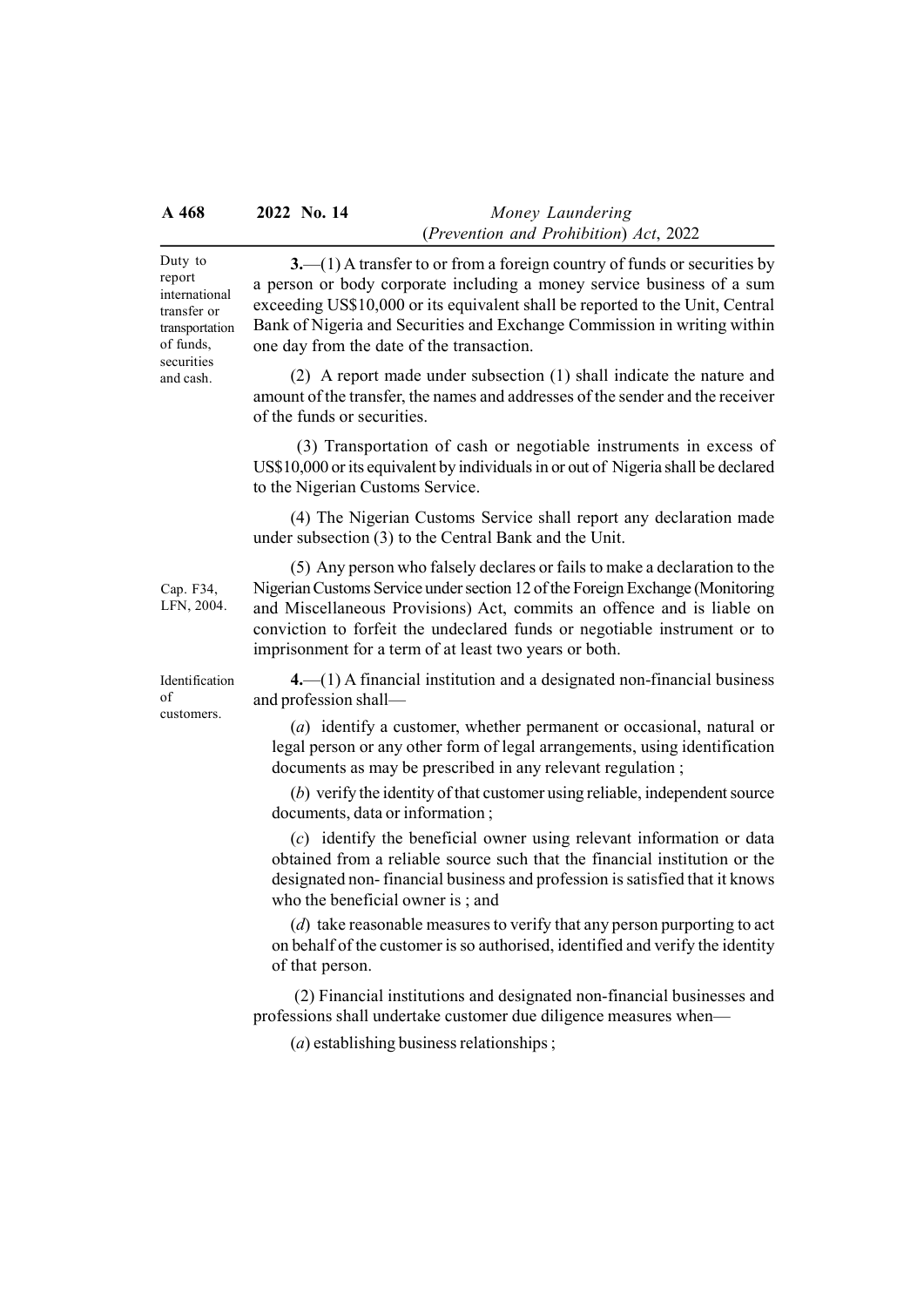(b) carrying out occasional transactions above the applicable designated threshold prescribed by relevant regulations, including transactions carried out in a single operation or in several operations that appear to be linked ;

(c) carrying out occasional transactions that are wire transfers ;

(d) there is a suspicion of money laundering or terrorist financing, regardless of any exemptions or thresholds ; or

(e) the financial institution or designated non-financial business and profession has doubts about the veracity or adequacy of previously obtained customer identification data.

(3) Financial institutions or designated non-financial businesses and professions shall—

(a) conduct ongoing due diligence on a business relationship ;

(b) scrutinise transactions undertaken during the course of the relationship to ensure that the transactions are consistent with the institution's knowledge of the customer, their business and risk profile and where necessary, the source of funds ; and

(c) ensure that documents, data or information collected under the customer due diligence process is kept up-to-date and relevant by undertaking reviews of existing records, particularly for higher risk categories of customers or business relationships.

(4) Financial institutions and designated non-financial businesses and professions shall take appropriate measures to manage and mitigate the risks and—

(a) where higher risks are identified, apply enhanced measures to manage and mitigate the risk ;

(b) where lower risks are identified, take simplified measures to manage and mitigate the risks, provided that simplified customer due diligent measures are not permitted whenever there is suspicion of money laundering or terrorist financing ; and

(c) in the case of cross-border correspondent banking and other similar relationships and in addition to carrying out customer due diligence measures—

(i) gather sufficient information about a respondent institution,

(ii) assess the respondent institution's anti-money laundering and combating the financing of terrorism controls,

(*iii*) document respective responsibilities of each institution in this regard, and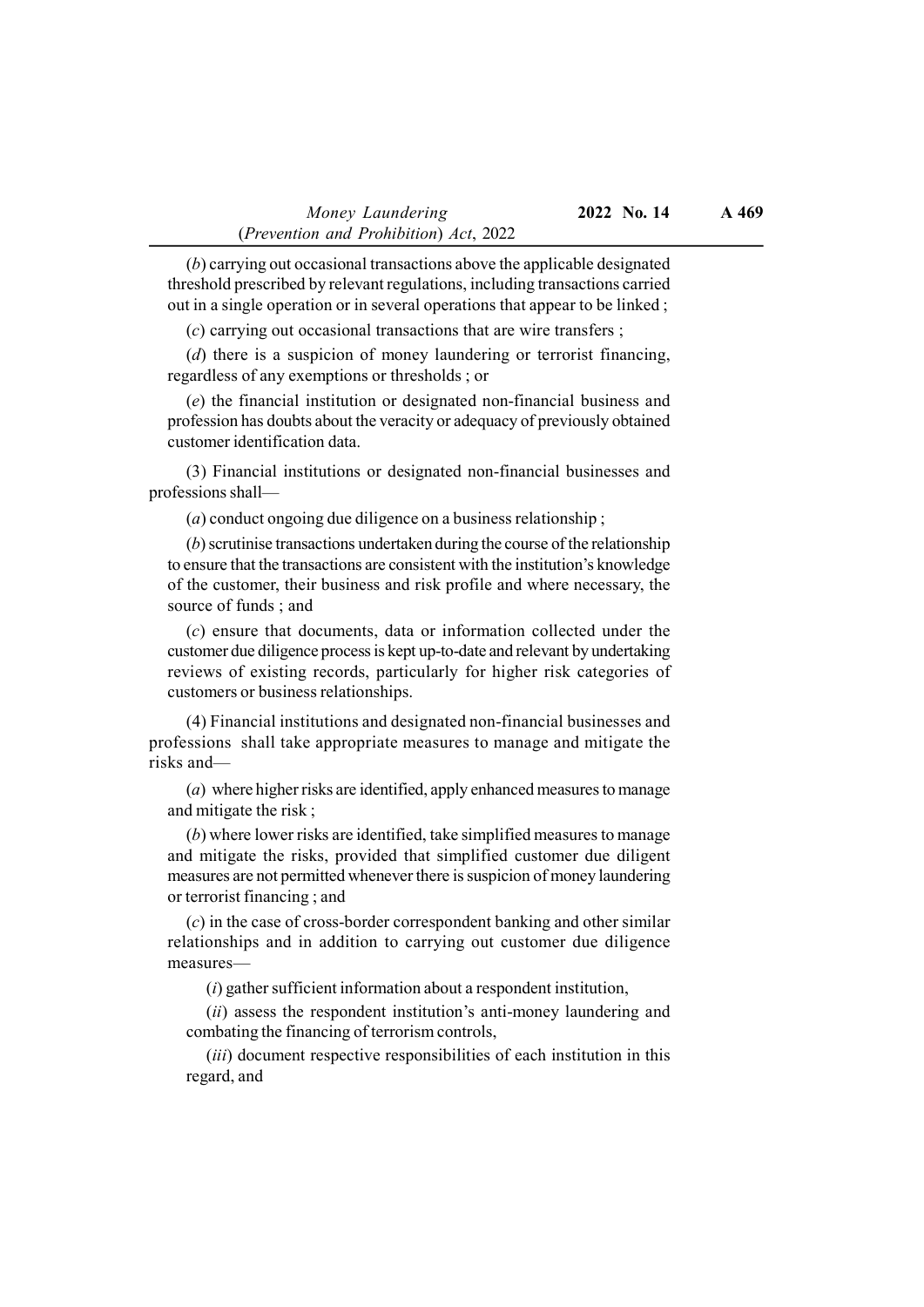$(iv)$  obtain management approval before establishing new correspondent relationships.

(5) A casual customer shall comply with the provisions of subsection (2) for any number or manner of transactions including wire transfer involving a sum exceeding US\$1,000 or its equivalent if the total amount is known at the commencement of the transaction or as soon as it is known to exceed the sum of US\$1,000 or its equivalent.

 (6) Where a financial institution or designated non-financial business and profession suspects or has reasonable grounds to suspect that the amount involved in a transaction is the proceeds of a crime or an illegal act, it shall require identification of the customer notwithstanding that the amount involved in the transaction is less than US\$1,000 or its equivalent.

(7) Financial institutions or designated non-financial business and profession shall put in place appropriate risk management systems and procedures to determine whether a customer or the beneficial owner of a customer is a politically exposed person.

(8) In relation to a foreign politically exposed person, the financial institution or designated non-financial institution shall in addition to the requirements of subsections (1) and (2)—

(a) obtain senior management approval before establishing (or continuing, for existing customers) such business relationships ;

(b) take reasonable measures to establish the source of wealth and the source of funds of customers and beneficial owners identified as politically exposed persons ; and

(c) conduct enhanced ongoing monitoring on that relationship.

(9) In relation to a domestic politically exposed persons or person who has been entrusted with a prominent function by an international organisation, the financial institution or designated non-financial institution shall in addition to the requirements of subsections (1) and (2), adopt the measures under subsection (8), where there is higher risk business relationship with such a person.

 $5-(1)$  A casino shall—

(a) verify the identity of any of its customers carrying out financial transactions by requiring its customer to present a valid original document bearing his name and address ; and

(b) record all transactions under this section in chronological order including—

Duties incumbent upon casinos.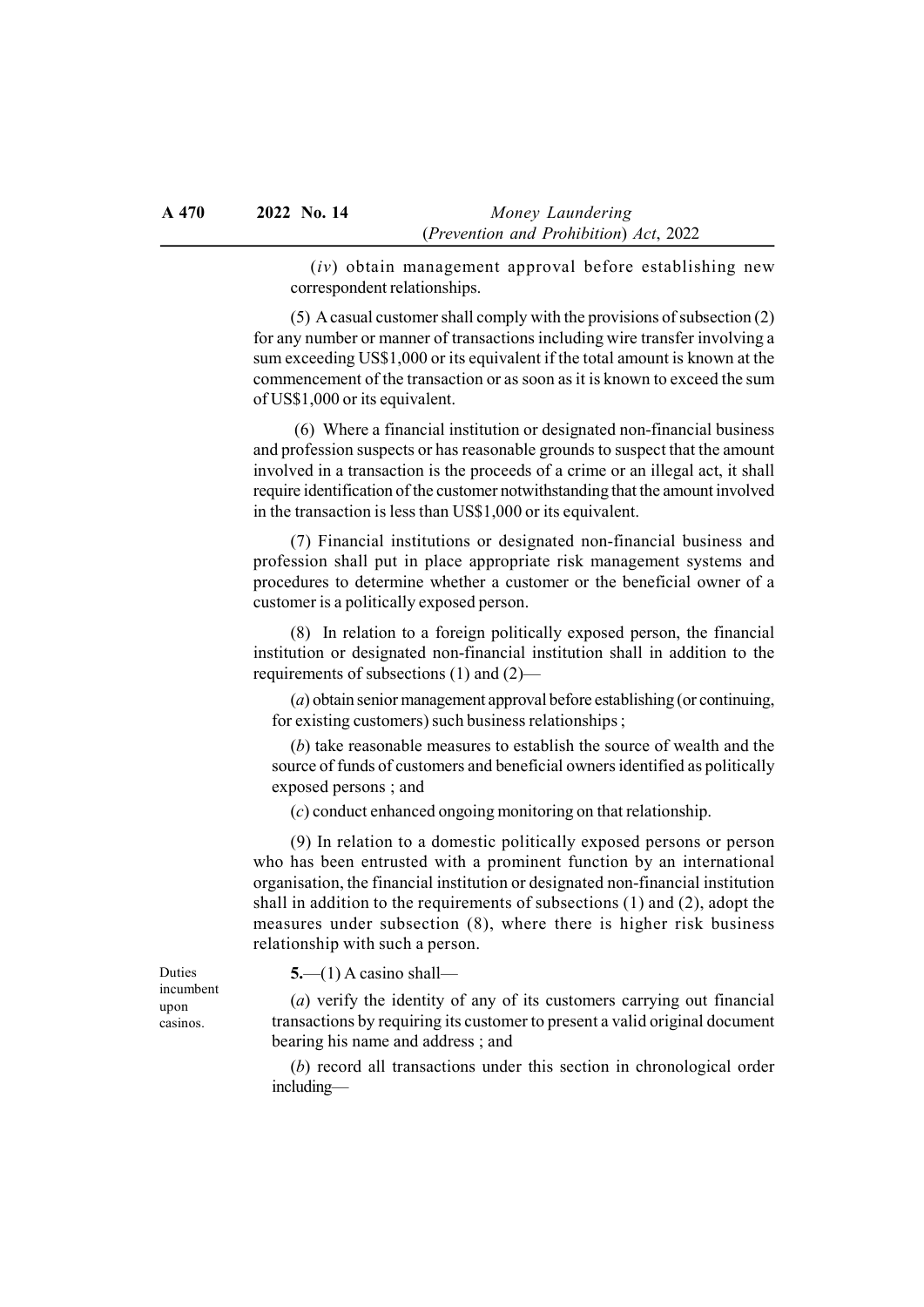$(i)$  the nature and amount involved in each transaction, and

(ii) each customer's surname, forenames and address, in a register forwarded to the Special Control Unit against Money Laundering for that purpose.

(2) A register kept under subsection (1)(b) shall be forwarded to the Unit and preserved for at least five years after the last transaction recorded in the register.

(3) In this section, casino includes internet casino and ship-based casinos.

6.—(1) A designated non-financial business and profession whose business involves cash transaction shall—

(*a*) in the case of  $-$ 

 $(i)$  a new business, before commencement of the business; and

 $(ii)$  an existing business, within 3 months from the commencement of this Act, submit to the Special Control Unit against Money Laundering, a declaration of its activities ;

(b) prior to any transaction involving a sum exceeding US\$1,000 or its equivalent, identify the customer by requiring him to fill a standard data form and present his international passport, driving license, national identity card or such other document bearing his photograph as may be prescribed by the Special Control Unit Against Money Laundering ; and

(c) record all transactions under this section in chronological order, indicating each customer's surname, forenames and address in a register numbered and forwarded to the Special Control Unit Against Money Laundering.

(2) A register kept under subsection (1) shall be forwarded to the Unit and preserved for at least five years after the last transaction recorded in the register.

 (3) A designated non-financial business and profession that fails to comply with the requirements of customer identification and the submission of returns on such transaction as specified in this Act within seven days from the date of the transaction commits an offence and is liable on conviction to—

(a) a fine of  $N250,000$  for each day during which the offence continues ; and

(b) suspension, revocation or withdrawal of license by the appropriate licensing authority as the circumstances may demand.

Occasional cash transaction by designated nonfinancial businesses and professions.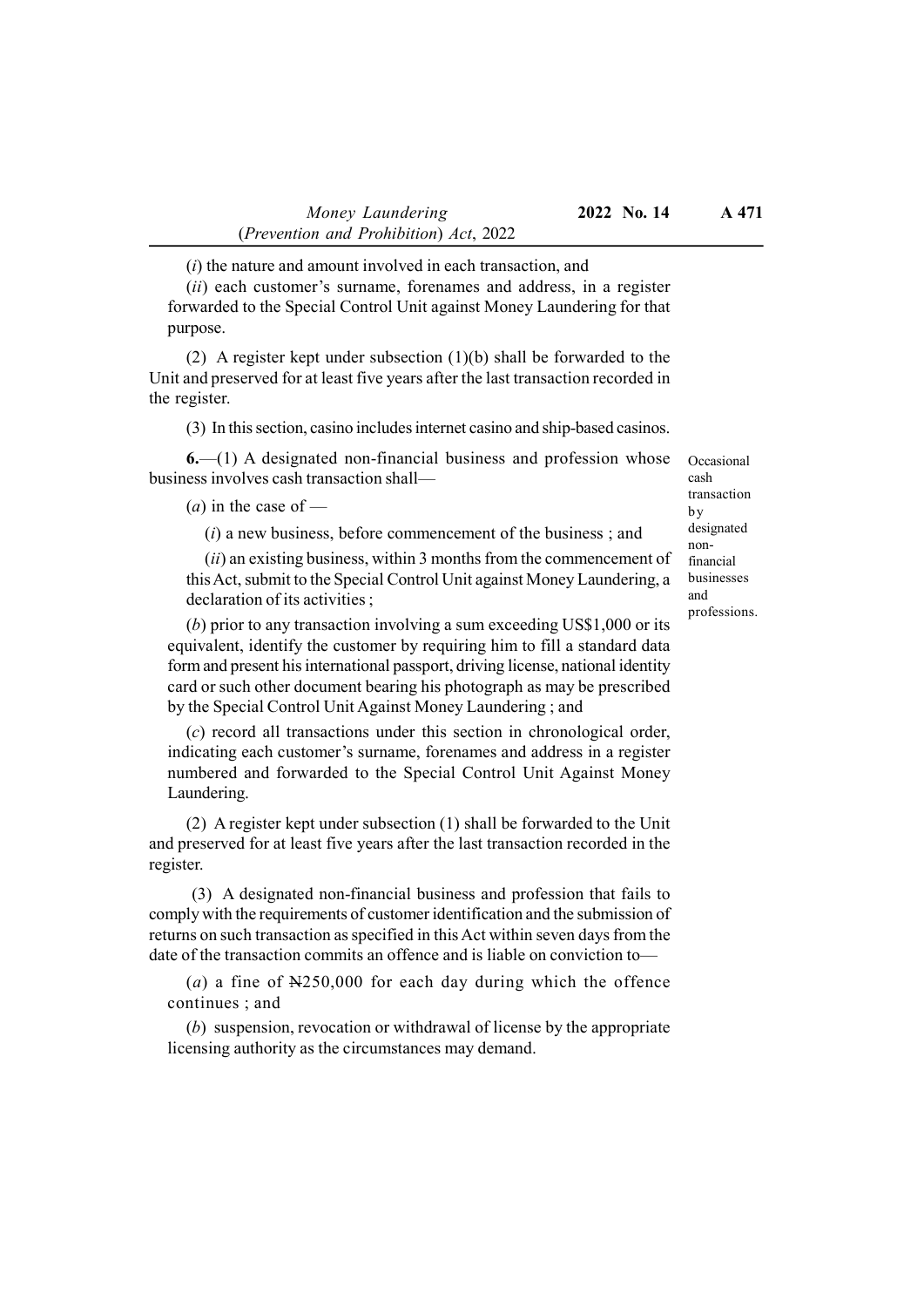Suspicious transaction reporting.

7.—(1) Where a transaction—

(a) involves a frequency which is unjustifiable or unreasonable,

(b) is surrounded by conditions of unusual or unjustified complexity,

(c) appears to have no economic justification or lawful objective,

(d) is inconsistent with the known transaction pattern of the account or business relationship, or

(e) in the opinion of the financial institution or non-financial business and profession involves the proceeds of a criminal activity, unlawful act, money laundering or terrorist financing,

that transaction shall be deemed to be suspicious and the financial institution and designated non-financial business and profession involved in the transaction shall report to the Unit as the case may be immediately.

(2) A financial institution or designated non-financial business and profession shall within 24 hours after the transaction referred to in subsection (1)—

(a) draw up a written report containing all relevant information on the matters mentioned in subsection (1) together with the reasons and identity of the principal and, where applicable, of the beneficiary or beneficiaries ;

(b) take appropriate action to prevent the laundering of the proceeds of a crime or an illegal act ; and

(c) report the suspicious transaction and actions taken to the Unit.

(3) The provisions of subsections (1) and (2) shall apply whether the transaction is complete or not.

(4) The Unit shall acknowledge receipt of any disclosure, report or information received under this section and may demand such additional information as it may deem necessary.

(5) The acknowledgement of receipt shall be sent to the financial institution or designated non-financial business and profession within the time allowed for the transaction to be undertaken and it may be accompanied by a notice deferring the transaction for a period not exceeding 72 hours.

(6) Notwithstanding the provisions of subsection (5), the Unit or the Commission or the authorised representatives shall place a stop order not exceeding 72 hours, on any account or transaction if it is discovered that such account or transaction is suspected to be involved in any unlawful act.

(7) If the acknowledgment of receipt is not accompanied by a stop notice, or where the stop notice has expired and the order specified in subsection (8) to block the transaction has not reached the financial institution or designated non-financial business and profession, it may carry out the transaction.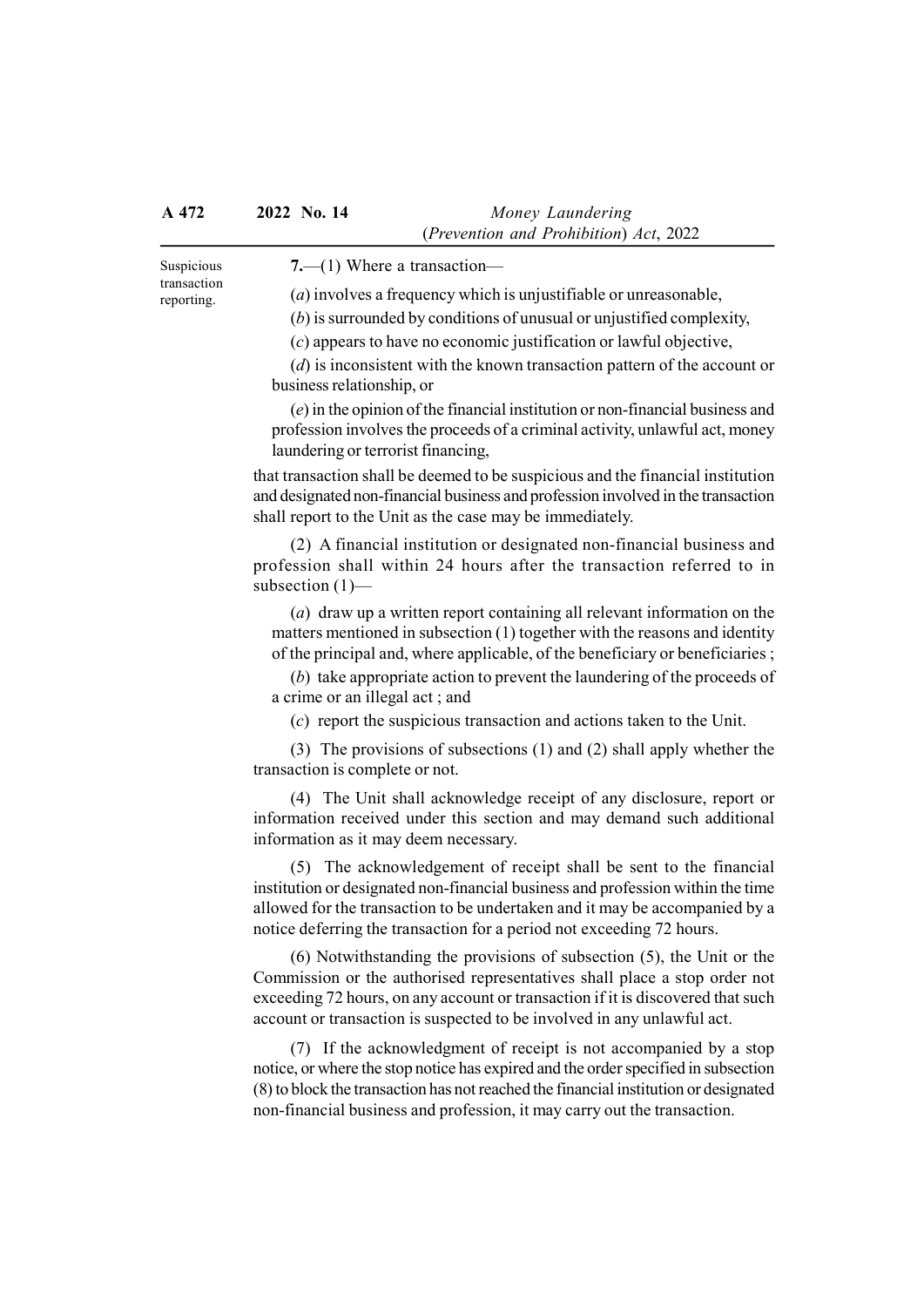(8) Where it is not possible to ascertain the origin of the funds within the period of stoppage of the transaction, the Federal High Court may, at the request of the Unit or the Commission or their authorised representatives order that the funds, accounts or securities referred to in the report be blocked.

(9) An order made by the Federal High Court under subsection (8) shall be enforced forthwith.

(10) A financial institution or designated non-financial business and profession which fails to comply with the provisions of subsections (1) and (2) commits an offence and is liable on conviction to a fine of N1,000,000 for each day during which the offence continues.

(11) The directors, officers and employees of financial institutions and designated non-financial businesses and professions who carry out their duties under this Act in good faith shall not be liable to any civil or criminal liability or have any criminal or civil proceedings brought against them by their customers.

(12) Unlawful activity as used in subsection  $(1)$  (e) has the same meaning as assigned to it under section 18 (6) of this Act.

8.—(1) Financial institution and designated non-financial business and profession shall preserve and keep at the disposal of the authorities specified in section 9 of this Act—

(a) all necessary records on transactions, both domestic and international, for at least five years following completion of the transaction ; and

(b) all records obtained under section 4 of this Act, including account files and business correspondence, and results of any analysis undertaken, for at least five years following the termination of the business relationship or after the date of the occasional transaction.

(2) The records referred to in subsection (1) shall be—

(a) sufficient to permit individual transactions to be readily reconstructed at any time by the competent authorities ; and

(b) made swiftly available to the competent authorities.

9. The records referred to in section 8 of this Act shall be communicated on demand to a competent authority and such other regulatory authorities or judicial persons as the Unit or Special Control Unit Against Money Laundering may specify by order published in the Federal Government Gazette.

Communication of information.

Preservation of records.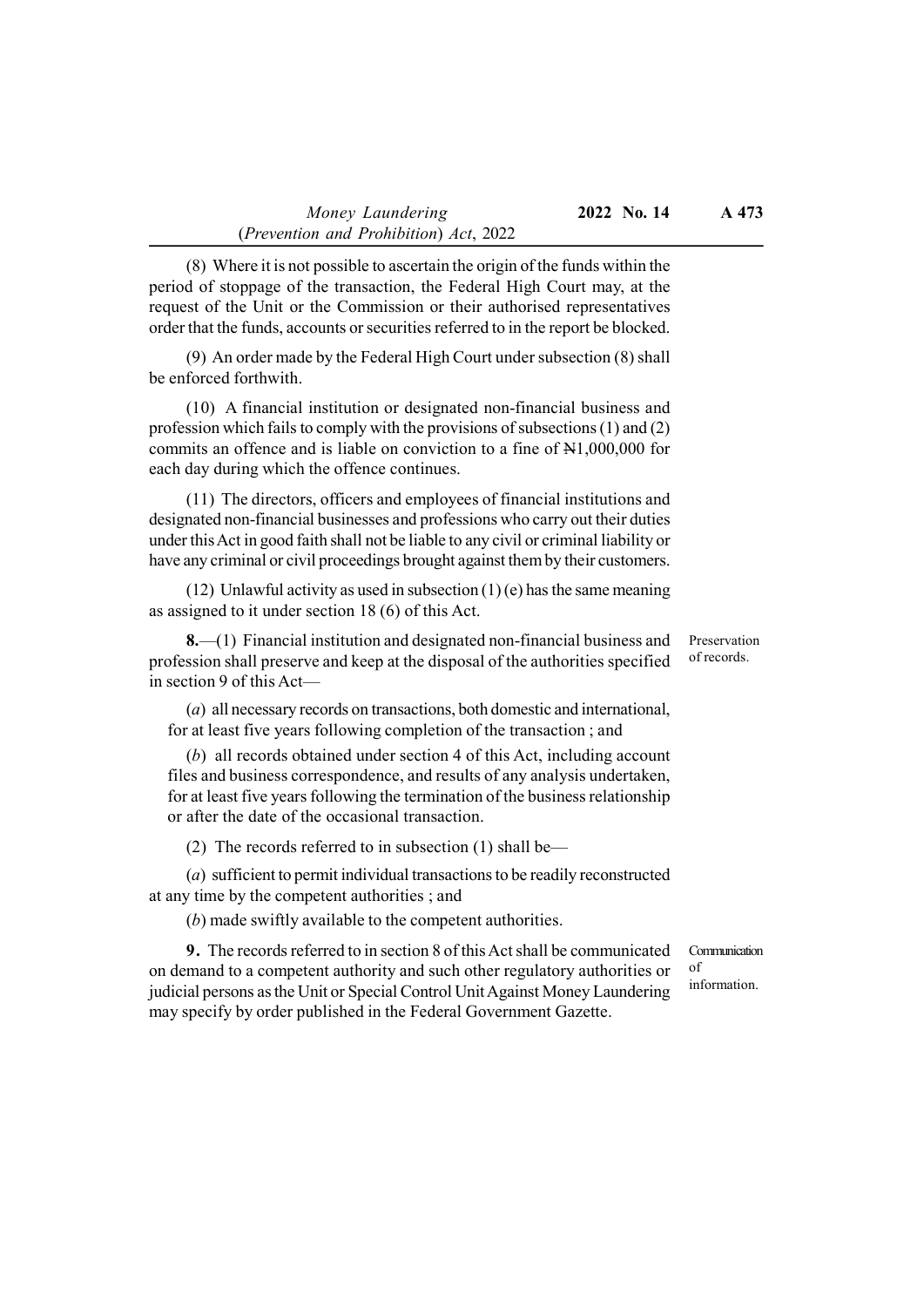Internal procedures, policies and controls.

10.—(1) Every financial institution and designated non-financial business and profession shall develop programmes to combat the laundering of the proceeds of a crime or other unlawful acts, and these shall include—

(a) the designation of compliance officers at management level at its headquarters and at every branch and local office ;

(b) regular training programmes for its employees ;

(c) the centralisation of the information collected ; and

(d) the establishment of an internal audit unit to ensure compliance with and effectiveness of the measures taken to enforce the provisions of this Act.

(2) Notwithstanding the provision of this Act or any other Law, the Central Bank of Nigeria, Securities and Exchange Commission, National Insurance Commission and the Special Control Unit Against Money Laundering may—

(a) impose a penalty not more than  $N1,000,000$  for designated nonfinancial businesses and professions, not less than N1,000,000 for capital brokerage and other financial institutions and N5,000,000 in the case of a Bank ; and

(b) in addition, suspend any licence issued to the financial institution or designated non-financial business and profession, for failure to comply with the provisions of subsection (1).

11.—(1) Notwithstanding anything to the contrary in any other law or regulation, a financial institution or designated non-financial business and profession shall report to the Unit in the case of a financial institution and to Special Control Unit Against Money Laundering in the case of a designated non-financial business and profession in writing within seven days, any single transaction, lodgment or transfer of funds in excess of —

(a)  $N5,000,000$  or its equivalent, in the case of an individual; or

(b) N10,000,000 or its equivalent, in the case of a body corporate.

(2) A person other than a financial institution may voluntarily give information on any transaction, lodgement or transfer of funds in excess of —

 $(a)$  N1,000,000 or its equivalent, in the case of an individual; or

(b) N5,000,000 or its equivalent, in the case of a body corporate.

(3) Any financial institution or designated non-financial business and profession that contravenes the provisions commits an offence and is liable on conviction to a fine of at least N250,000 and not more than N1,000,000 for each day the contravention continues.

Mandatory disclosure by financial institutions and designated non-financial businesses and professions.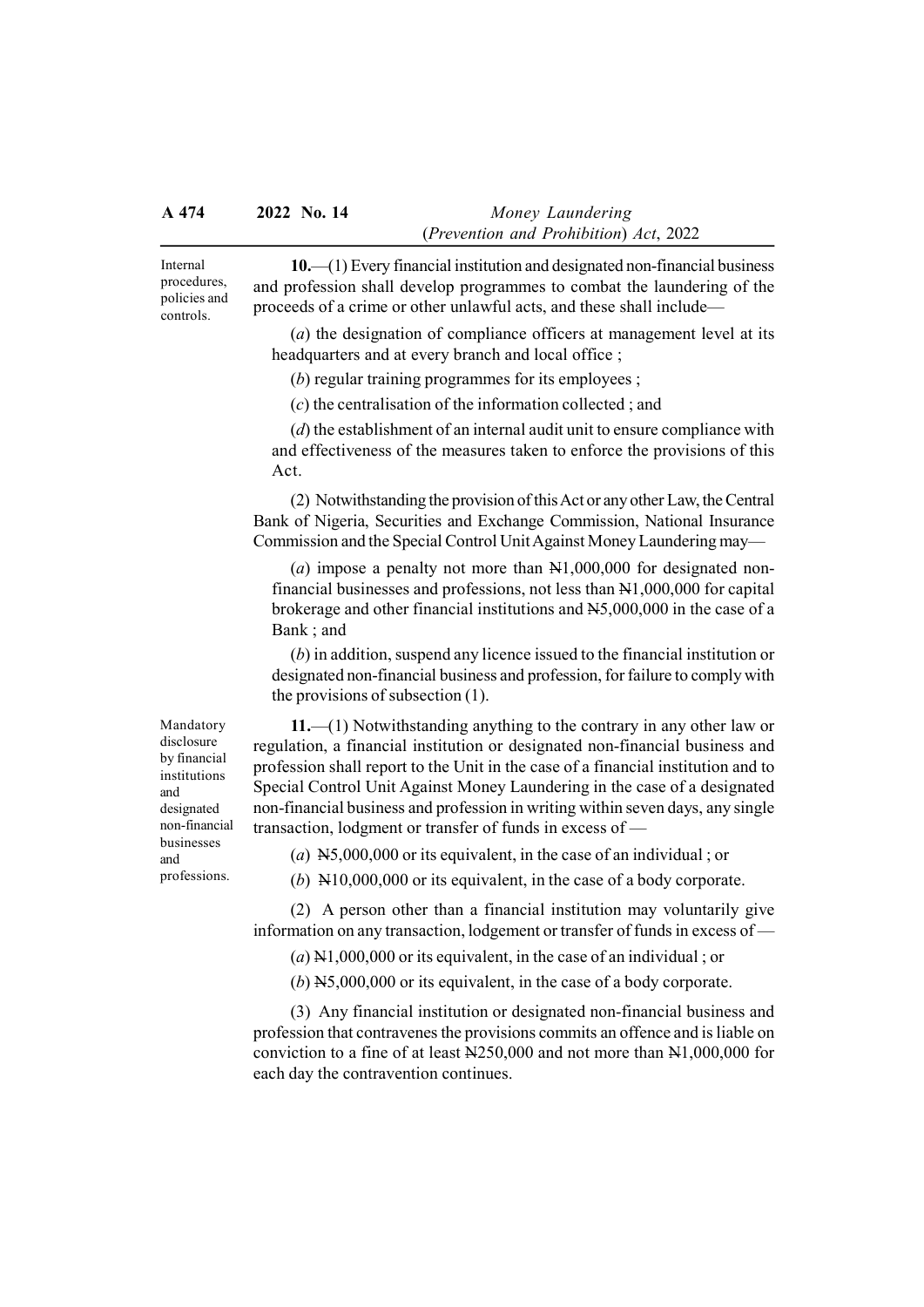(4) Legal professional privilege and the invocation of client confidentiality shall not apply in connection with—

(a) the purchase or sale of property ;

(b) the purchase or sale of any business ;

(c) the managing of client money, securities or other assets ;

(d) the opening or management of bank, savings or securities accounts;

(d) the creation, operation or management of trusts, companies or similar structures ; or

(e) anything produced in furtherance of any unlawful act.

12.—(1) The opening or maintaining of numbered or anonymous accounts by any person, financial institution or body corporate is prohibited.

(2) A person shall not establish or operate a shell bank in Nigeria.

(3) A financial institution shall—

(a) not enter into or continue correspondent banking relationships with shell banks ; and

(b) satisfy itself that a respondent financial institution in a foreign country does not permit its accounts to be used by shell banks.

(4) Any person, financial institution or body corporate that contravenes the provisions of subsections  $(1)$ ,  $(2)$  and  $(3)$ , commits an offence and is liable on conviction to

(a) in the case of an individual, a term of imprisonment of at least two years but not more than five years ; or

(b) in the case of a financial institution or body corporate, a fine of at least N10,000,000 but not more than N50,000,000, in addition to—

(i) the prosecution of the principal officers of the body corporate, and

 $(ii)$  the winding up and prohibition of its constitution or incorporation under any form or guise.

13.—(1) Financial institutions and designated non-financial businesses and professions shall identify and assess the money laundering and terrorism financing risks that may arise in relation to the development of new products and new business practices, including new delivery mechanisms, and the use of new or developing technologies for both new and pre-existing products in accordance with the requirements specified by the regulatory authorities.

(2) Pursuant to the provisions of subsection (1), financial institutions and designated non-financial businesses and professions shallProhibition of numbered or anonymous accounts, accounts in fictitious names and shell banks.

New products, business practices and technologies.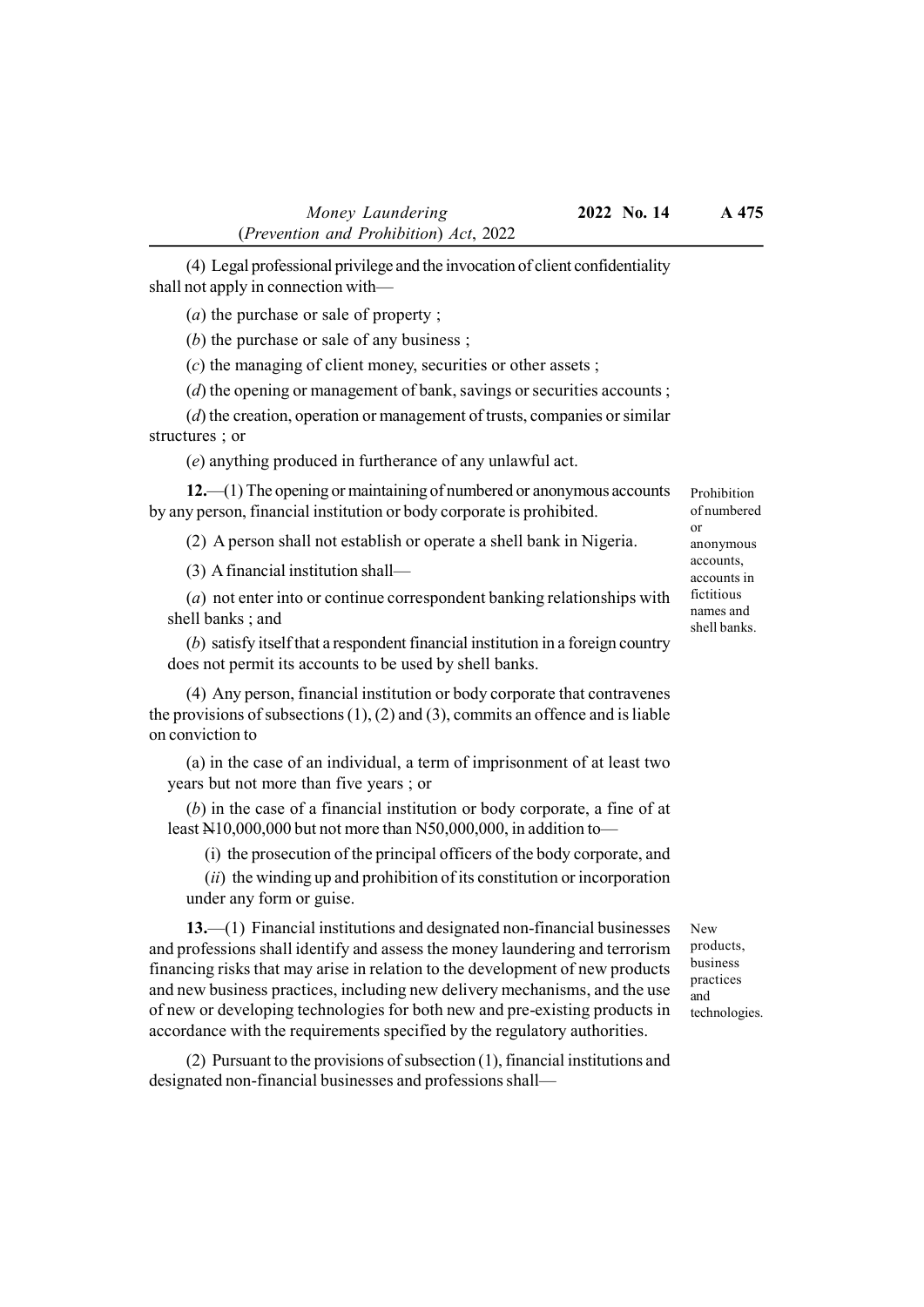(a) undertake the risk assessments prior to the launch or use of such products, business practices and technologies ; and

(b) take appropriate measures to manage and mitigate the risks.

14. Where funds are blocked under section 7 (8) of this Act and there is evidence of conspiracy with the owner of the funds, the financial institution or the designated non-financial business and profession involved shall not be relieved of liability under this Act and criminal proceedings for all offences arising there from, may be brought against a director and employees involved in the conspiracy.

15.—(1) A competent authority under an order of the Federal High Court obtained upon an ex-parte application supported by a sworn declaration made by an authorised officer of the competent authority justifying the request, may in order to identify and locate proceeds, properties, objects or other things related to the commission of an offence under this Act or any other law—

(a) place any bank account or any other account comparable to a bank account under surveillance ;

(b) obtain access to any suspected computer system ; and

(c) obtain communication of any authentic instrument or private contract, together with all bank, financial and commercial records, when the account, the telephone line or computer system is used by any person suspected of taking part in a transaction involving the proceeds of a financial crime or other crime.

(2) The competent authority may exercise the powers conferred under subsection (1) where it relates to identifying or locating properties, objects or proceeds of an unlawful act.

(3) Banking secrecy or preservation of customer confidentiality shall not be invoked as a ground for objecting to the measures set out in subsection (1) and (2) or for refusing to be a witness to facts likely to constitute an offence under this Act, or any other law.

Determination of flow of transactions.

16. The Unit, Commission shall in consultation with the Central Bank and the Corporate Affairs Commission determine the flow of transaction and the identities of beneficiaries under this Act including the beneficiaries of individual accounts and of corporate accounts.

directors and employees of financial institutions and designated Nonfinancial business and profession.

Surveillance of bank accounts.

Liability of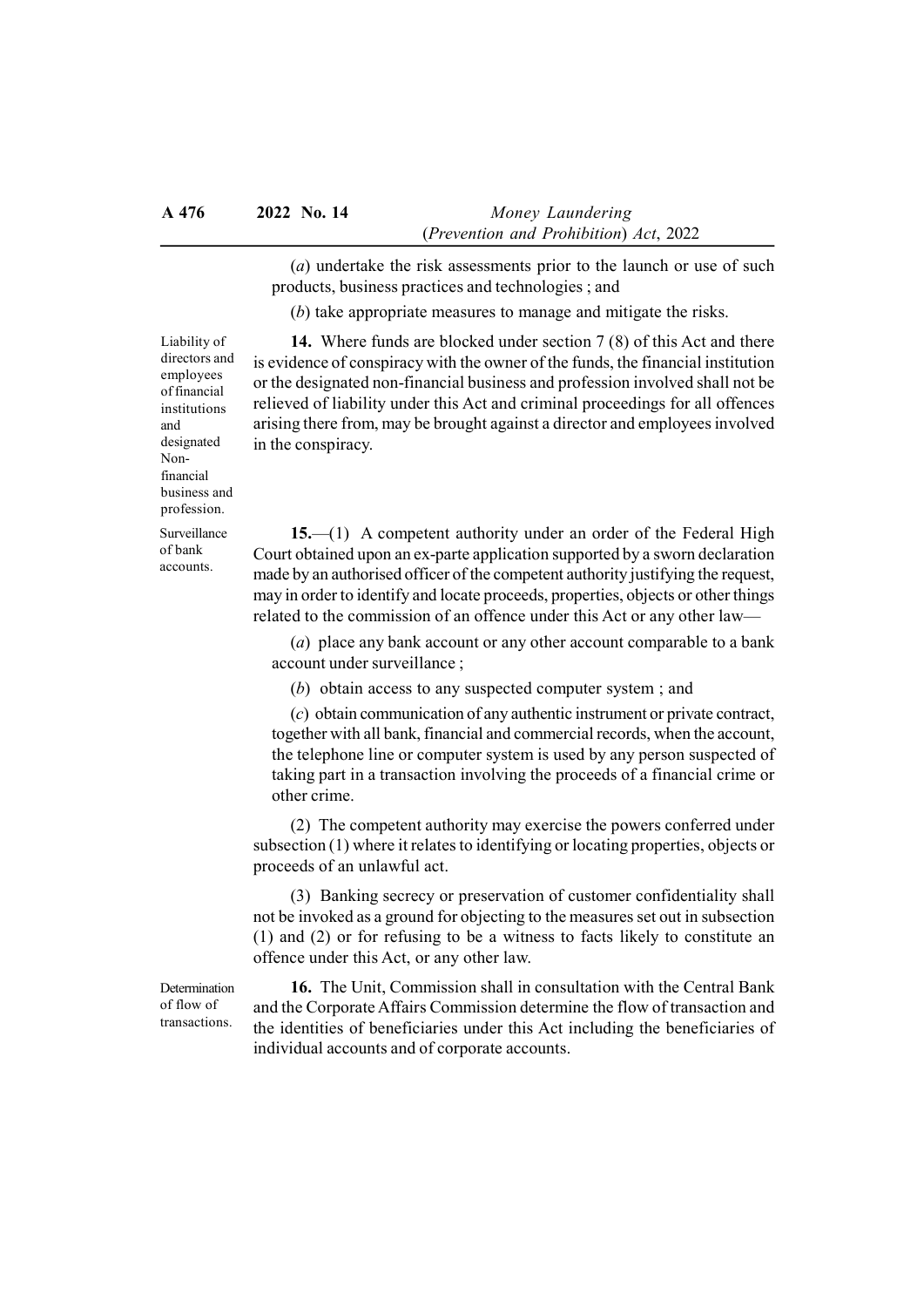#### PART III—SPECIAL CONTROL UNIT AGAINST MONEY LAUNDERING

17.—(1) There is established a department under the Economic and Financial Crimes Commission to be known as the Special Control Unit Against Money Laundering (in this Act referred to as "the SCUML") which shall be responsible for the supervision of designated non-financial businesses and professions in their compliance with the provisions of this Act, relevant laws and applicable regulations.

(2) The functions of SCUML are to—

(a) register and certify designated non-financial businesses and professions in accordance with the provisions of this Act, relevant laws and applicable regulations ;

(b) monitor and supervise designated non-financial businesses and professions in accordance with the provisions of this Act, relevant laws and applicable regulations ;

(c) take necessary enforcement actions to ensure compliance with this Act, relevant laws and applicable regulations ;

(d) conduct off-site, on-site, and on the spot checks, inspection of designated non-financial businesses and professions for the purposes of money laundering control and supervision ;

(e) establish and maintain a comprehensive database of designated nonfinancial businesses and professions ;

 $(f)$  receive cash based transaction reports and currency transaction reports from designated non-financial businesses and professions in accordance with the provisions of this Act ;

(g) sensitise designated non-financial businesses and professions regarding their responsibilities under this Act ; and

(h) perform other function necessary to fulfil its responsibilities under this Act or any other relevant laws and applicable regulations.

#### PART IV-OFFENCES AND PENALTIES

18.—(1) Money laundering is prohibited in Nigeria.

(2) Any person or body corporate, in or outside Nigeria, who directly or indirectly—

(a) conceals or disguises the origin of,

(b) converts or transfers,

(c) removes from the jurisdiction, or

Money laundering offences.

Establishment of the Special Control Unit Against Money Laundering and functions.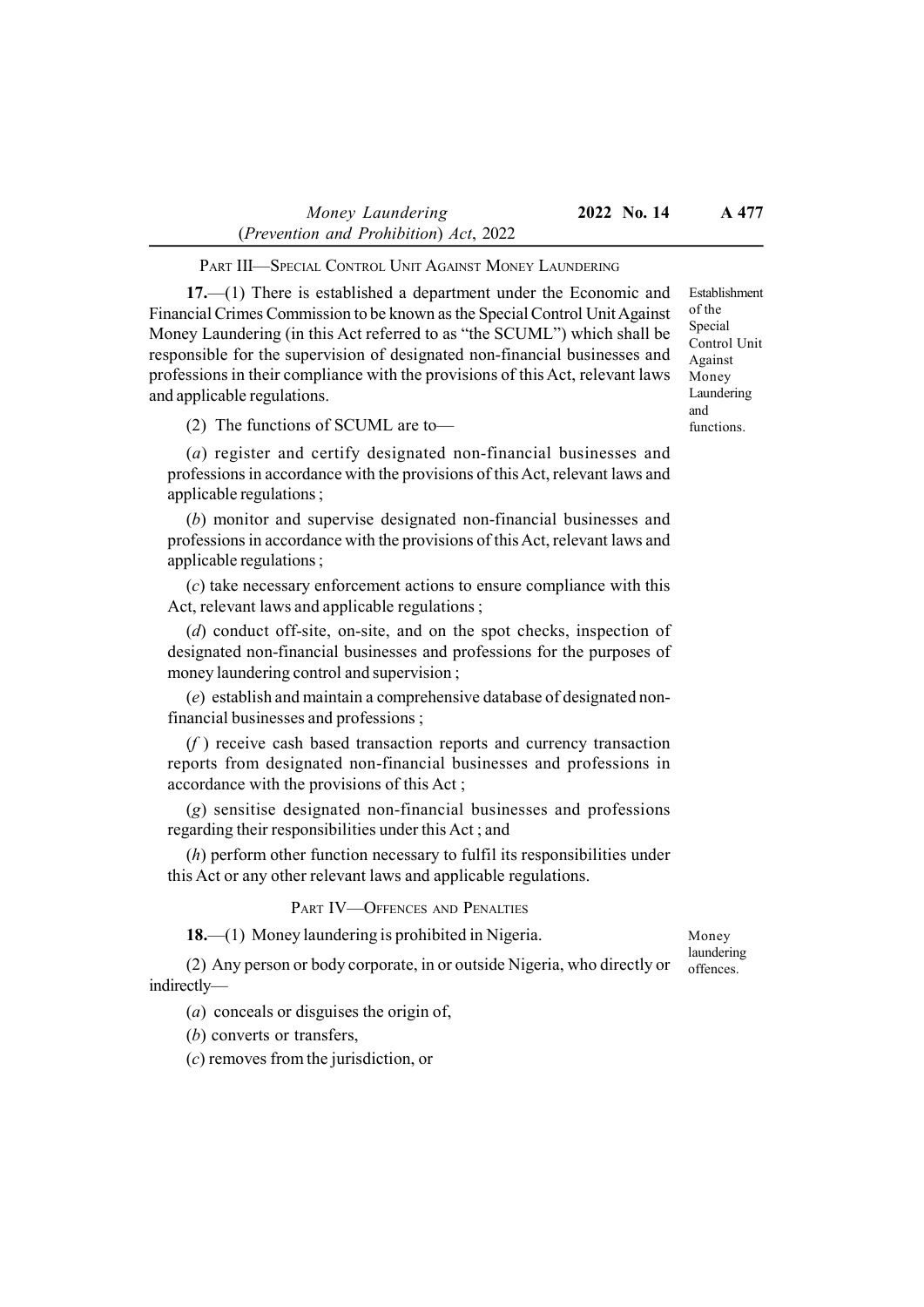(d) acquires, uses, retains or takes possession or control of any fund or property, intentionally, knowingly or reasonably ought to have known that such fund or property is, or forms part of the proceeds of an unlawful act,

commits an offence of money laundering under this Act.

(3) A person who contravenes the provisions of subsection (2) is liable on conviction to imprisonment for a term of not less than four years but not more than fourteen years or a fine not less than five times the value of the proceeds of the crime or both.

(4) A body corporate who contravenes the provisions of subsection (2) is liable on conviction to a fine of not less than five times the value of the funds or the properties acquired as a result of the offence committed.

 (5) Where the body corporate persists in the commission of the offence for which it was convicted in the first instance, the regulators may withdraw or revoke the certificate or license of the body corporate.

(6) The unlawful act referred to in subsection (2) includes—

(a) participation in an organised criminal group ;

(b) racketeering, terrorism, terrorist financing ;

(c) trafficking in persons, smuggling of migrants, sexual exploitation, sexual exploitation of children ;

(d) illicit trafficking in narcotic drugs and psychotropic substances ;

(e) illicit arms trafficking, illicit trafficking in stolen goods ;

 $(f)$  corruption, bribery, fraud, currency counterfeiting;

(g) counterfeiting and piracy of products, environmental crimes ;

(h) murder, grievous bodily injury ;

(i) kidnapping, hostage taking, robbery or theft ;

(j) smuggling (including in relation to customs and excise duties and taxes), tax crimes (related to direct taxes and indirect taxes) ;

 $(k)$  extortion, forgery, piracy;

(l) insider trading and market manipulation ; and

(m) any other criminal act specified in this Act or any other law in Nigeria including any act, wherever committed in so far as such act would be an unlawful act if committed in Nigeria.

(7) A person who commits an offence under subsection (2) shall be subject to the penalties specified in this section notwithstanding that the various acts constituting the offence were committed in different countries or places.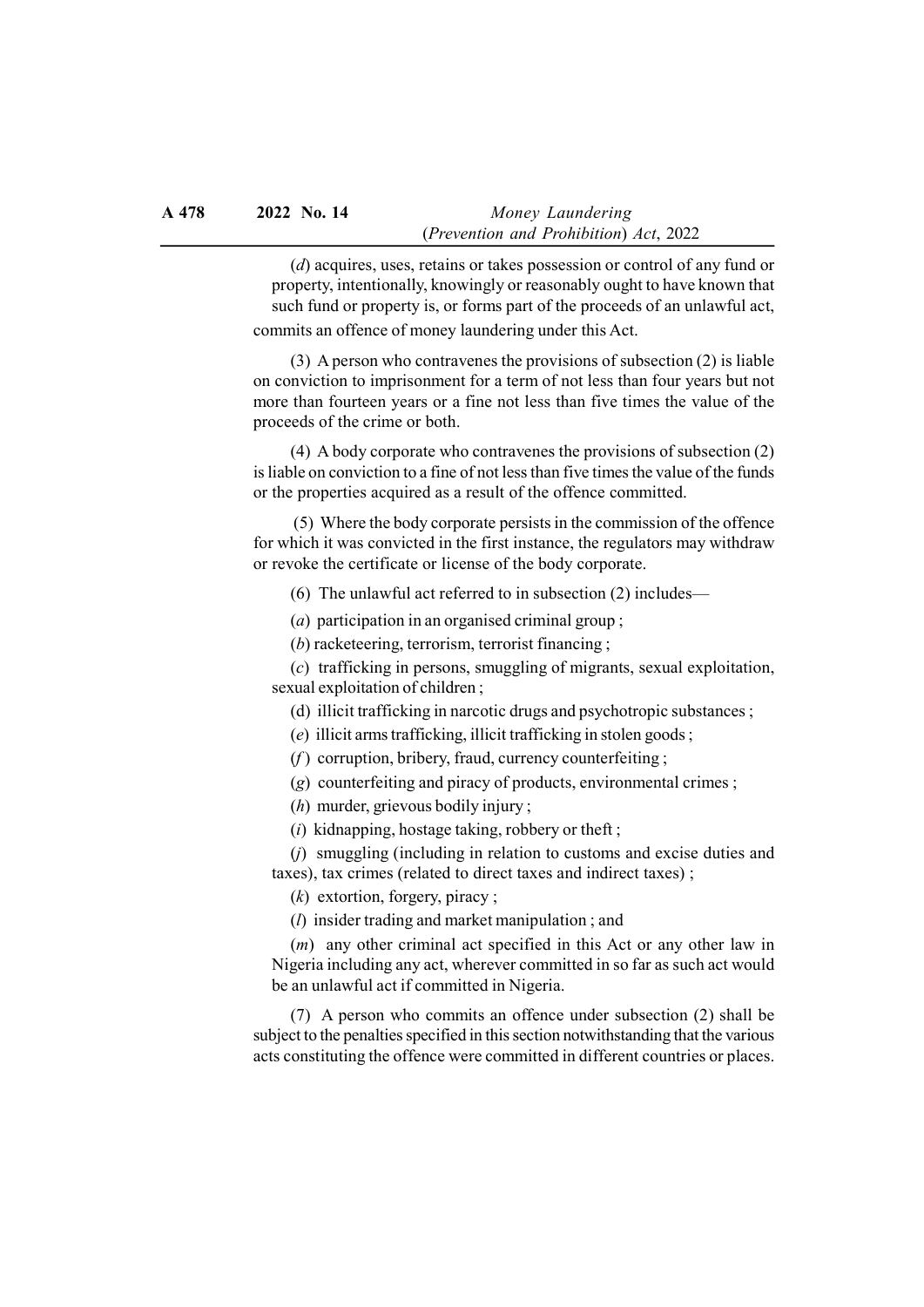(8) Notwithstanding the provisions of subsection (6), it shall not be necessary to establish a specific unlawful act, or that a person was charged or convicted for an unlawful act, for the purpose of proving a money laundering offence under this Act.

(9) Knowledge, intent, purpose, belief or suspicion required as an element of money laundering under this Act may be inferred from objective factual circumstances.

19.—(1) Without prejudice to the penalties provided under section 18 of this Act, any person who—

Other offences.

(a) being a director or employee of a financial institution warns or in any other way intimates the owner of the funds involved in the transaction referred to in section 7 of this Act about the report he is required to make or the action taken on it or who refrains from making the report as required ;

(b) destroys or removes a register or record required to be kept under this Act ;

(c) carries out or attempts under a false identity to carry out any of the transactions specified in sections 2 - 6 of this Act ;

(d) makes or accepts cash payments exceeding the amount authorised under this Act ;

(e) fails to report an international transfer of funds or securities required to be reported under this Act ; or

 $(f)$  being a director or an employee of a financial institution or designated non-financial business and profession contravenes the provisions of sections 3, 4, 5, 6, 7, 8, 10, 11, 13, 14, 15 of this Act, commits an offence under this Act.

(2) A person who commits an offence under subsection  $(1)$ —

(a) paragraph  $(a)$ , is liable on conviction to a fine of at least  $N10,000,000$ or imprisonment for a term of at least two years ; and

(b) paragraphs  $(b)-(f)$ , is liable to a fine of  $N10,000,000$  or imprisonment for a term of at least three years or both, in the case of individual and N25,000,000 in the case of a body corporate.

(3) A person found guilty of an offence under this section may also be banned indefinitely or for a period of five years from practicing the profession which provided the opportunity for the offence to be committed.

(4) Where as a result of a serious oversight or a flaw in its internal control procedures, a financial institution or person designated under section  $10(1)(a)$ of this Act, fails to meet any of the obligations imposed by this Act, the disciplinary authority responsible for the financial institution or the person's professional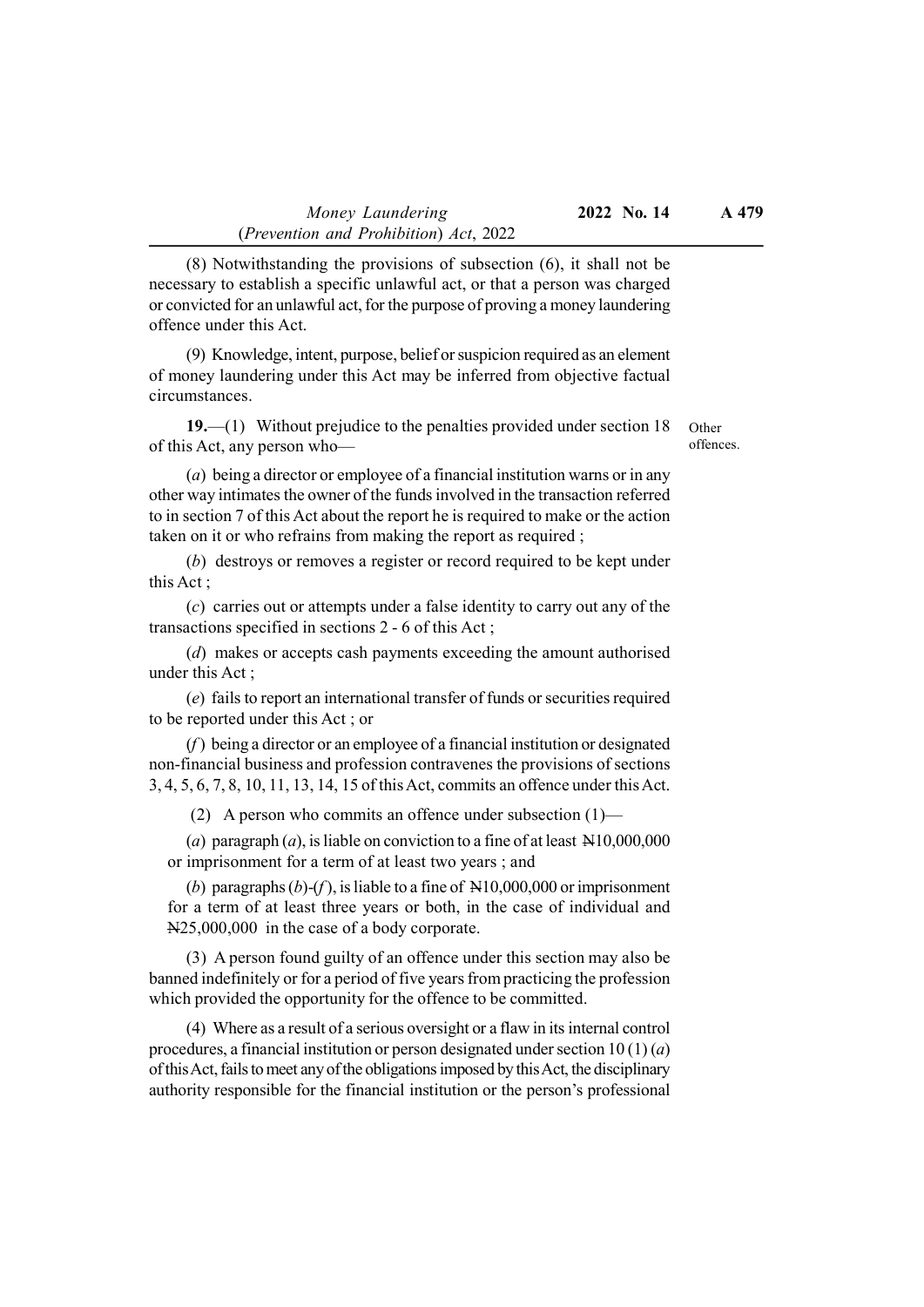body may, in addition to any penalty in this Act take such disciplinary action against the financial institution or persons as is in conformity with its professional and administrative regulations.

20. Any person who—

Retention of proceeds of an unlawful act.

(a) conceals, removes from jurisdiction, transfers to nominees or otherwise retains the proceeds of an unlawful act on behalf of another person, where he knows or reasonably ought to have known or suspected that other person to be engaged in an unlawful act or has benefited from an unlawful act, or

(b) knows or reasonably ought to have known or suspected that any property either in whole or in part directly or indirectly represents another person's proceeds of an unlawful act, acquires or uses that property or takes possession of it,

commits an offence under this Act and is liable on conviction to a fine of at least five times the value of the proceeds of the unlawful act or imprisonment for a term of at least four years but not more than 14 years or both.

Conspiracy, aiding and abetting.

21. A person who—

(a) conspires with, aids, abets or counsels any other person to commit an offence ;

(b) attempts to commit or is an accessory to an act or offence, or

 $(c)$  incites, procures or induces any other person by any means whatsoever to commit an offence under this Act,

commits an offence and is liable on conviction to the same punishment as is prescribed for that offence under this Act.

**Offences** by a body corporate.

22.—(1) Where an offence under this Act which has been committed by a body corporate is proved to have been committed on the instigation or with the connivance of or attributable to any neglect on the part of a director, manager, secretary or other similar officer of the body corporate, or any person purporting to act in any such capacity, he, as well as the body corporate where applicable, commits an offence and is liable to be proceeded against and punished accordingly.

(2) Where a body corporate is convicted of an offence under this Act, the court may order that the body corporate shall, be wound up and all its assets and properties forfeited to the Federal Government.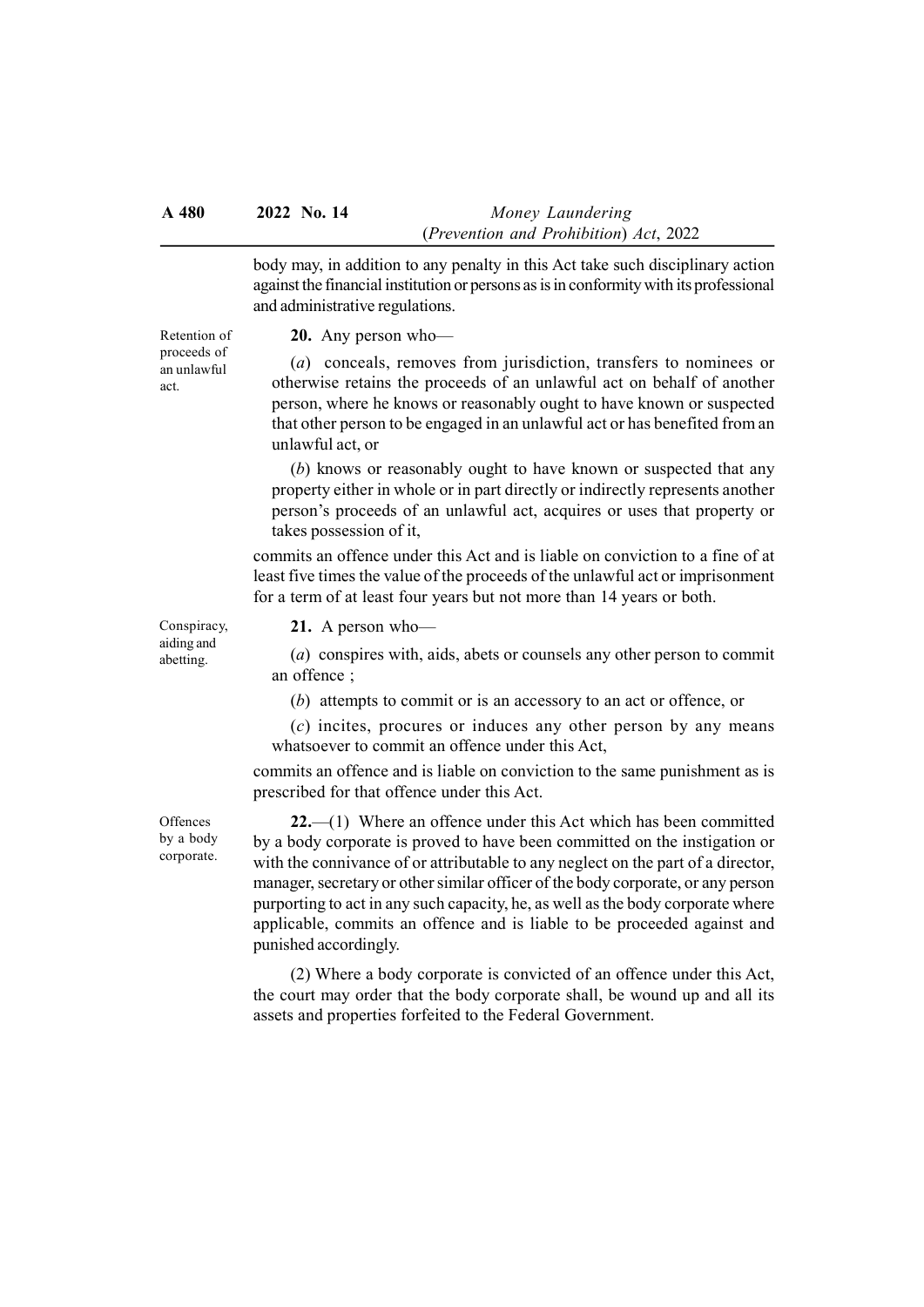PART V—MISCELLANEOUS PROVISIONS

23.—(1) The Federal High Court located in any part of Nigeria regardless of the location where the offence is committed shall have jurisdiction to—

(a) try offences under this Act or any other related enactment ; and

(b) hear and determine proceedings arising under this Act.

(2) The Federal High Court shall exercise jurisdiction under subsection (1) whether or not the offence was commenced or completed in Nigeria where the alleged offence was committed—

(a) in Nigeria ;

(b) on a ship, vessel or aircraft registered in Nigeria ;

(c) by a citizen or non-citizen of Nigeria if the person's conduct would also constitute an offence under a law of the country where the offence was committed ; or

(d) outside Nigeria where the alleged offender is in Nigeria and not extradited to any other country for prosecution.

(3) The Federal High Court has jurisdiction to impose any penalty provided for an offence under this Act or any other related law.

(4) In a trial for an offence under this Act, the Court may, notwithstanding anything to the contrary in any other enactment, adopt all legal measures to avoid unnecessary delays and abuse in the conduct of matters.

(5) Subject to the provisions of the Constitution, an application for stay of proceedings or for an interlocutory injunction in respect of any matter brought under this Act shall not be entertained by the Court but shall be stayed until judgment in the matter is delivered by the Court.

(6) In any trial of an offence under this act, the fact that a defendant is in possession of pecuniary resources or property for which he cannot satisfactorily account and which is disproportionate to his known sources of income, or that he had at or about the time of the alleged offence obtained an increase to his pecuniary resources or property for which he cannot satisfactorily account, may be proved and taken into consideration by the Court as corroborating the testimony of any witness in the trial.

24. For the purpose of this Act, a competent authority may demand, obtain and inspect the books and records of a financial institution or designated non-financial institution business and profession to confirm compliance with the provisions of this Act.

Power to demand and obtain records.

Jurisdiction to try offences under this Act.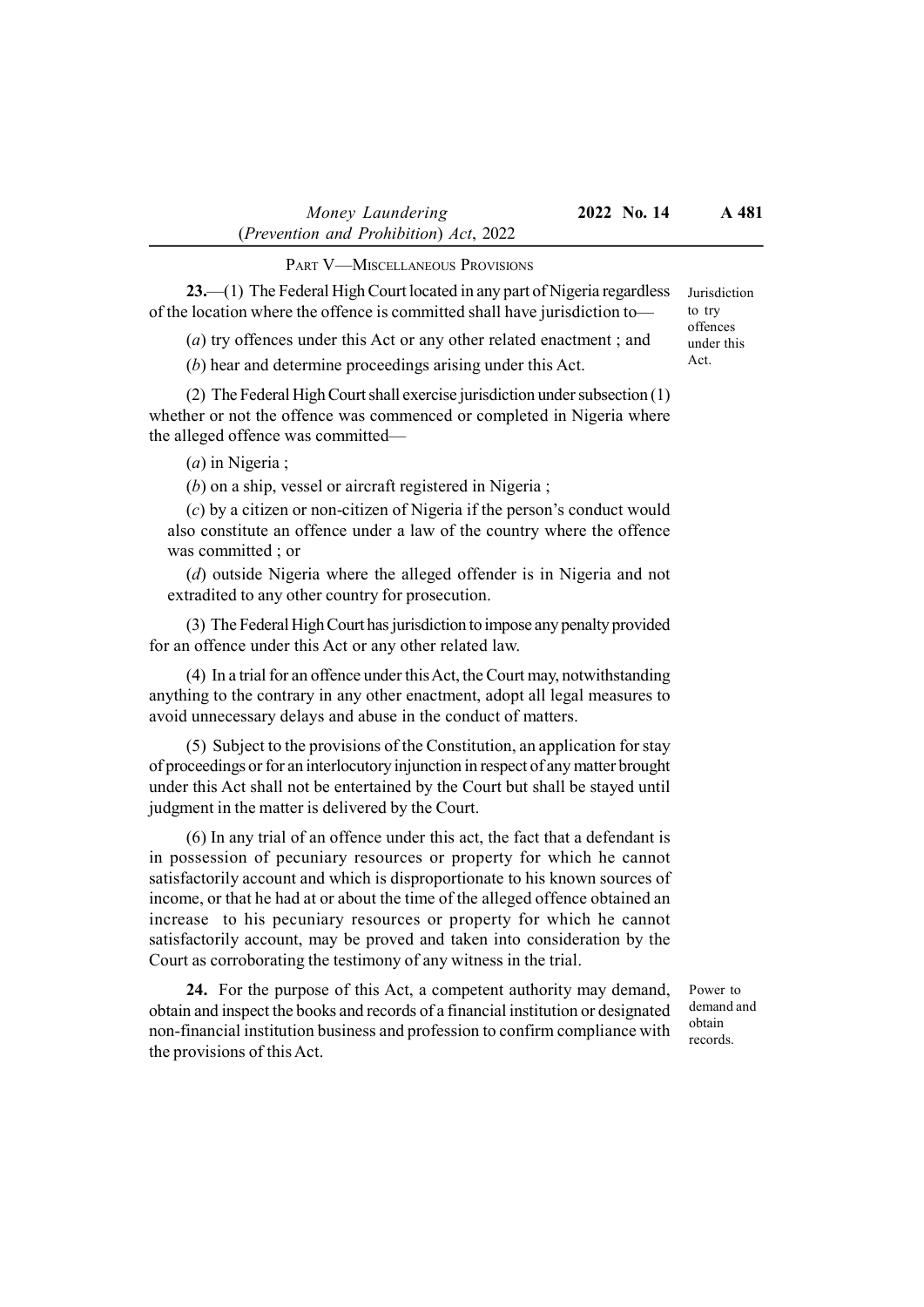Obstruction of authorised officers.

25. A person who willfully obstructs officers of a competent authority in the exercise of the powers conferred on the competent authority by this Act commits an offence and is liable on conviction—

 $(a)$  in the case of an individual, to imprisonment for a term of at least two years and not more than three years ; and

(b) in the case of a financial institution or other body corporate, to a fine of N1,000,000.

Periodic furnishing of reports on money laundering.

 $26.$  (1) Within two years of the coming into force of this Act and every two years after that, the Attorney-General shall cause to be prepared, for submission to the President, a Nigerian Money Laundering Strategy Report (in this section referred to as "the Report") which shall contain contributions from all competent authorities.

(2) The Report shall provide details of —

(a) the number of currency transactions and activities undertaken during the period ;

- (b) convictions made for  $-$ 
	- (i) money laundering offences, and
	- (*ii*) financing of terrorism;
- (c) areas of high risk concerns encountered ; and
- (d) amounts of moneys frozen, retrained or confiscated for—
- $(i)$  trafficking in drugs,
- (ii) corruption, and
- (*iii*) other criminal activities.
- (3) The Report shall also include further plans to—

(a) substantially reduce the extent of money laundering in Nigeria ;

(b) develop a better coordinated response to money laundering ;

(c) implement mechanisms to improve the discovery, investigation and prosecution of money laundering offences ;

(d) improve coordination between financial institutions and designated non-financial businesses and professions ; and

(e) improve on inter-agency (law enforcement) cooperation.

Administrative penalties.

27.—(1) Supervisory and regulatory authorities may impose on—

 $(a)$  a financial institution;

(b) designated non-financial business and profession ; or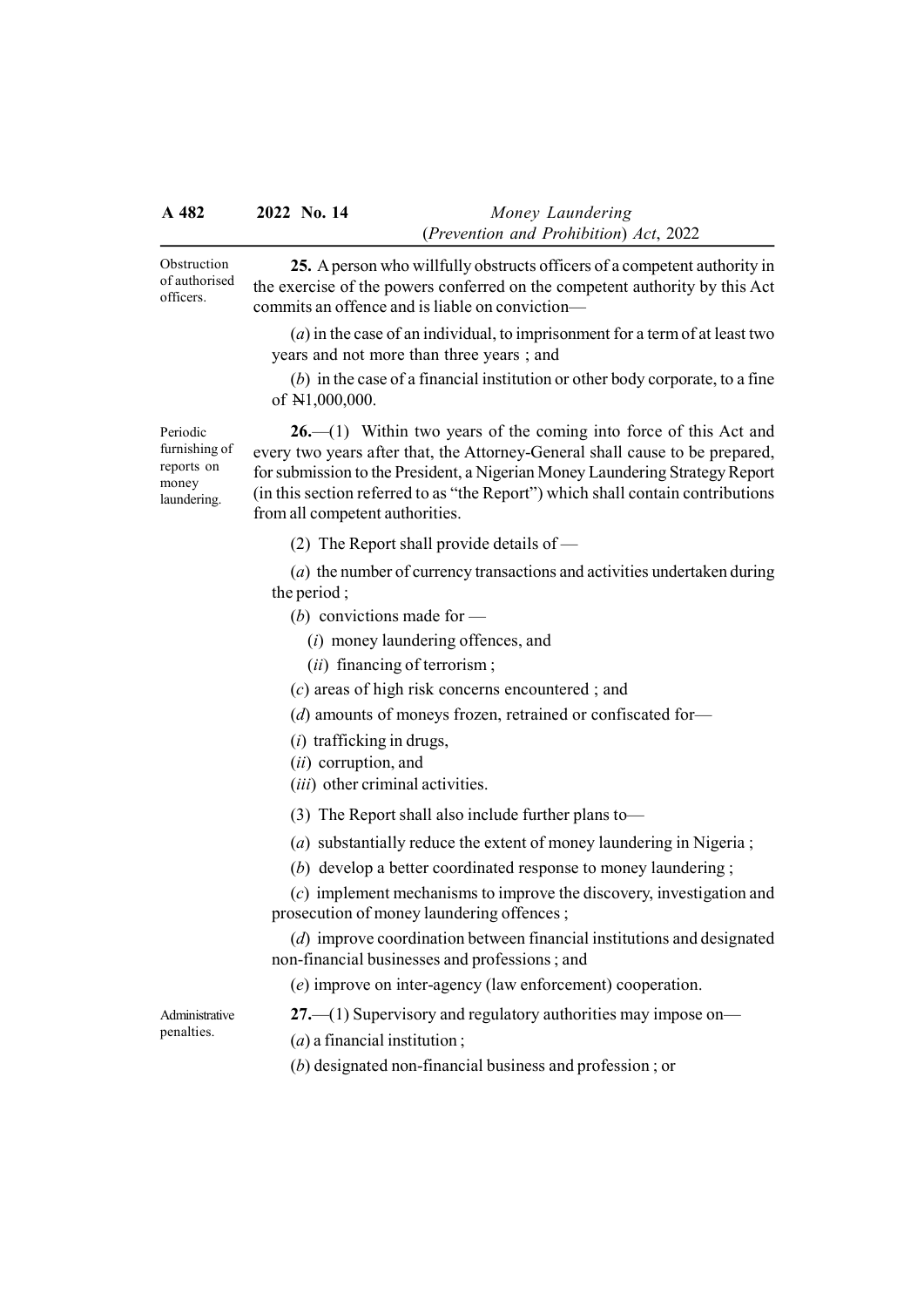(c) any officer of a financial institution or designated non-financial business and profession, for any breach of any requirement of this Act, such administrative sanctions as may be prescribed in a regulation made by the Attorney-General of the Federation under this Act.

(2) Any penalty imposed by a supervisory or regulatory authority by virtue of subsection (1) shall take precedence over and is not limited by any other sanction that may be imposed under any other regulation.

28. The Attorney-General of the Federation may make orders, rules, guidelines or regulations as are necessary for the efficient implementation of the provisions of this Act.

29.—(1) The Money Laundering (Prohibition) Act, No. 11, 2011 is repealed.

(2) All regulations, orders, reports, ongoing investigations, prosecutions and other proceedings, actions taken and things done under the repealed Act shall continue and have effect as if made, issued, carried on, taken or done under this Act.

(3) Any conduct or activity which was a criminal conduct or activity under the repealed Act shall constitute a criminal conduct or activity in respect of which the provisions of this Act shall apply.

30. In this Act—

"account" means a facility or arrangement by which a financial institution—

(a) accepts deposits of currency ;

(b)allows withdrawals of currency or transfers into or out of the account ;

(c) pays cheques or payment orders drawn on a financial institution or cash dealer by a person or collect cheques or payment orders on behalf of a person ; or

(d) supplies a facility or an arrangement for a safe deposit box;

"beneficiary" includes a natural or legal person or any other form of legal arrangement identified by the originator as the receiver of the requested cash or wire transfer ;

"beneficial owner" refers to-

 $(a)$  the natural person who ultimately owns or controls a customer;

(b) the natural person on whose behalf a transaction is being conducted ; and

Interpretation.

Regulations.

Repeals and other consequential amendments.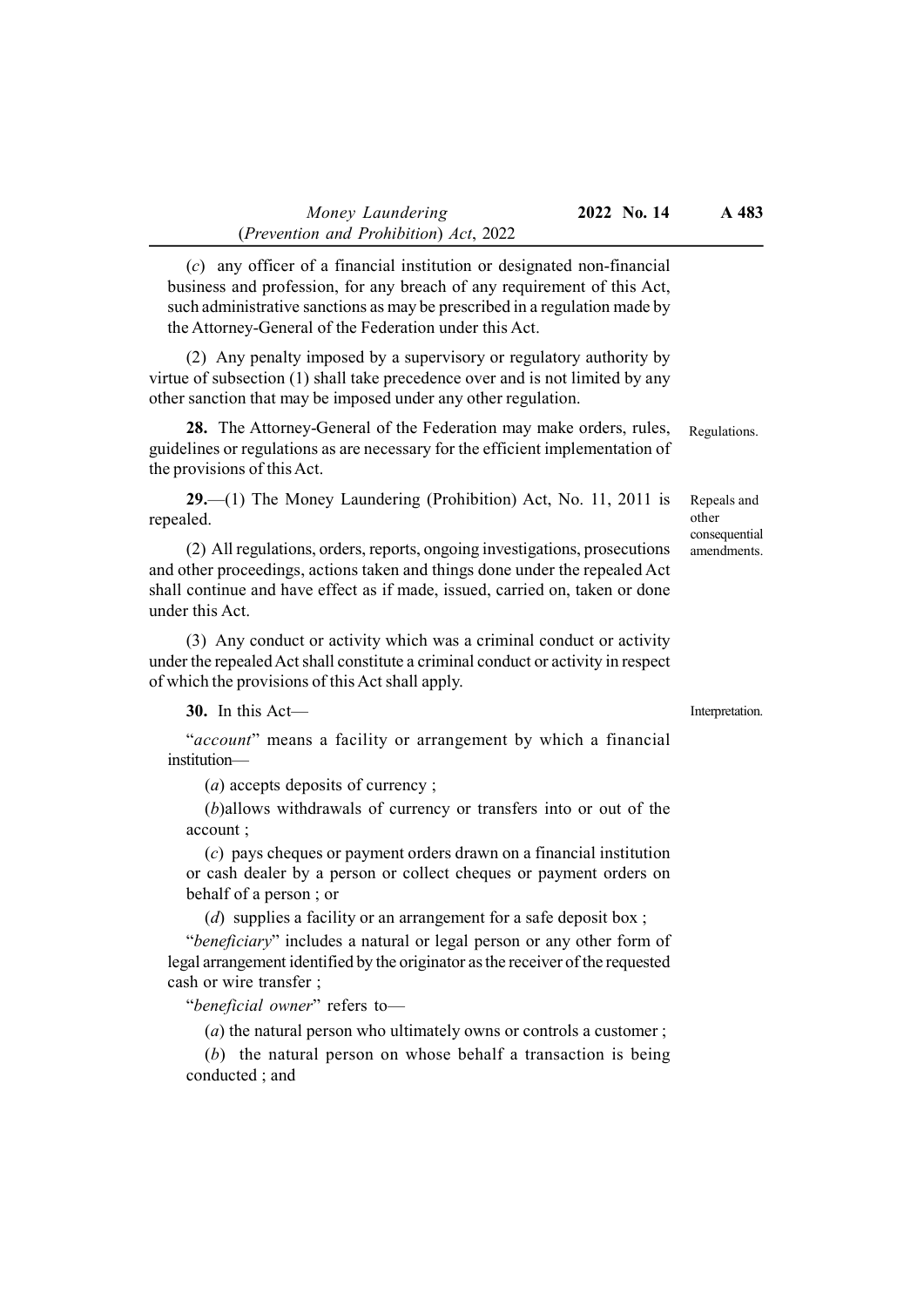(c) a person who exercises ultimate effective control over a legal person or arrangement ;

"business relationship" means an arrangement between a person and a financial institution or designated non-financial institution for the purpose of concluding a transaction ;

"Central Bank" means Central Bank of Nigeria ;

"Commission" means the Economic and Financial Crimes Commission ;

"competent authority" means any agency or institution concerned with combating money laundering and terrorist financing under this Act or under any other law or regulation ;

"correspondent banking" means the provision of banking services by one bank (the correspondent bank) to another bank (the respondent bank) ;

"casino" whether licenced or not includes an internet casino, a building or room used for meetings, entertainment, gambling or dancing and equipped with gambling devices, gambling tables ;

"designated non-financial business and profession" include—

(a) automotive dealers,

(b) businesses involved in the hospitality industry,

 $(c)$  casinos,

(d) clearing and settlement companies,

(e) consultants and consulting companies,

 $(f)$  dealers in jewelries,

(g) dealers in mechanised farming equipment, farming equipment and machineries,

(h) dealers in precious metals and precious stones,

(i) dealers in real estate, estate developers, estate agents and brokers

(j) high value dealers,

(k) hotels,

(l) legal practitioners and notaries,

(m) licensed professional accountants,

(n) mortgage brokers,

(o) practitioners of mechanised farming,

(p) supermarkets,

(q) tax consultants,

(r) trust and company service providers,

(s) pools betting, or

 $(t)$  such other businesses and professions as may be designated by the Minister responsible for Trade and Investment ;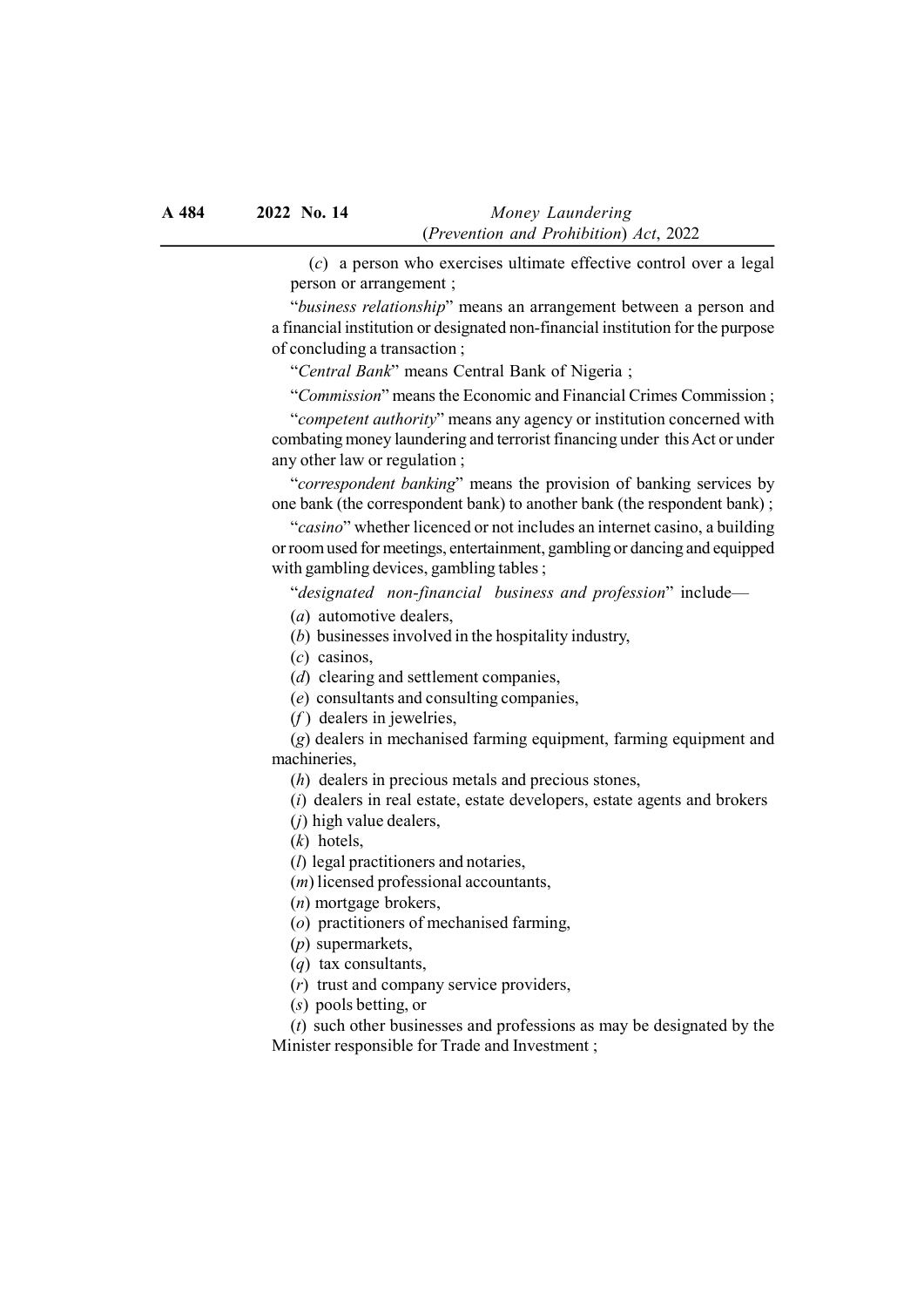"false declaration" refers to a misrepresentation of —

(a) the value of the currency or bearer negotiable instrument being transported ; and

(b) other relevant data required for submission in the declaration or otherwise requested by the authorities ;

"financial institution" include banks, body corporates, associations or group of persons, whether corporate or incorporate which carries on the business of investment and securities, virtual asset service providers, a discount house, insurance institution, debt factorisation and conversion firm, bureau de change, finance company, money brokerage firm whose principal business includes factoring, project financing, equipment leasing, debt administration, fund management, private ledger service, investment management, local purchase order financing, export finance, project consultancy, financial consultancy, pension funds management and such other business as the Central Bank or other appropriate regulatory authorities may designate ;

"funds" refers to assets of every kind whether tangible or intangible, movable or immovable, howsoever acquired and legal documents or instruments in any form, including electronic or digital, evidencing title to or interest in such assets, including bank credits, travelers' cheques, bank cheques, money orders, shares, securities, bonds, drafts or letters of credit and virtual assets ;

"Minister" means the Minister charged with responsibility for matters pertaining to Trade and Investment ;

"Ministry" means the Federal Ministry of Industry, Trade and Investment ;

"money service business" includes currency dealers, money transmitters, cheque cashers, and issuers of travelers' cheques, money orders or stored value ;

"Nigerian Financial Intelligence Unit (NFIU)" refers to the central unit responsible for the receiving, requesting, analyzing and disseminating to the competent authorities disclosures of financial information concerning the suspected proceeds of crime and potential financing of terrorism ;

"other regulatory authorities" means the Securities and Exchange Commission, the National Insurance Commission and the Special Control Unit against Money Laundering ;

"*physical presence*" in relation to shell banks, means having structure and management located within a country and not merely the existence of a local agent or low level staff ;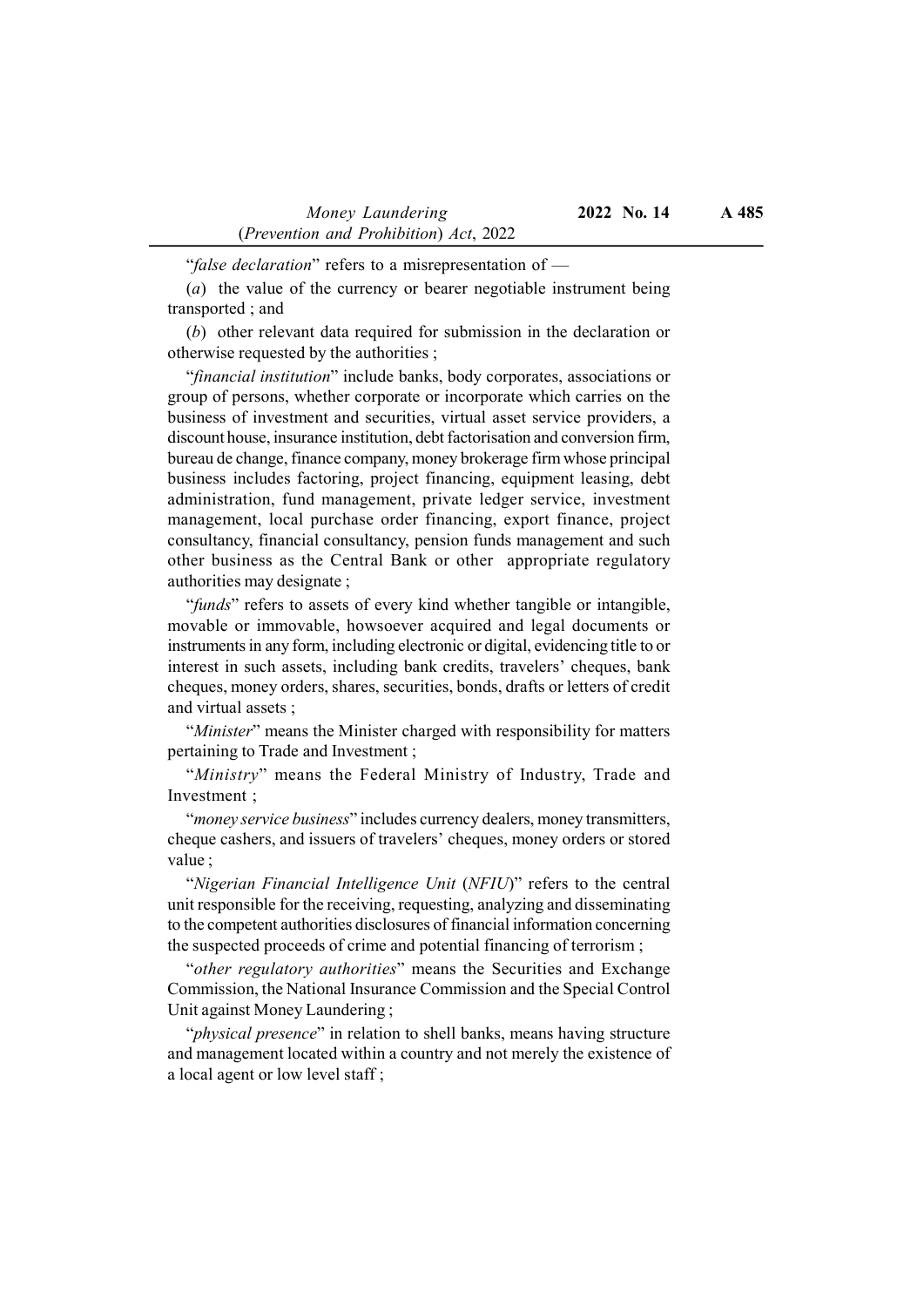#### "politically exposed persons (PEPs)" includes —

(a) individuals who are or have been entrusted with prominent public functions by a foreign country, for example Heads of State or Government, senior politicians, senior government, judicial or military officials, senior executives of State owned corporations and important political party officials,

(b) individuals who are or have been entrusted domestically with prominent public functions, for example Heads of State or of Government, senior politicians, senior government, judicial or military officials, senior executives of State owned corporations and important political party officials, and

(c) persons who are or have been entrusted with a prominent function by an international organisation and includes members of senior management such as directors, deputy directors and members of the board or equivalent functions and their family members and close associates, other than middle ranking or more junior individuals in the foregoing categories;

"proceeds" means property derived from or obtained, directly or indirectly through the conduct of an unlawful act ;

"property" means assets of every kind, whether corporeal or incorporeal, moveable or immoveable, tangible or intangible, virtual and legal documents or instruments evidencing title to or interest in such assets ;

"*public officers*" means individuals who are or have been entrusted with prominent public function, both within and outside Nigeria and those associated with them ;

"regulators" mean competent regulatory authorities responsible for ensuring compliance of financial institutions and designated non-financial businesses and professions with requirements to combat money laundering and terrorist financing ;

"shell bank" means a bank that is not physically located in the country in which it is incorporated-and licensed and which is unaffiliated with a regulated financial group that is subject to effective consolidated supervision ;

"suspicious" means a matter which is beyond mere speculations and is based on some foundation ;

"terrorism financing" means financial support, in any form, of terrorism or of those who encourage, plan or engage in terrorism ;

"transaction" means—

(a) acceptance of deposit and other repayable funds from the public;

- (b) lending ;
- $(c)$  financial leasing;
- (d) money transmission service ;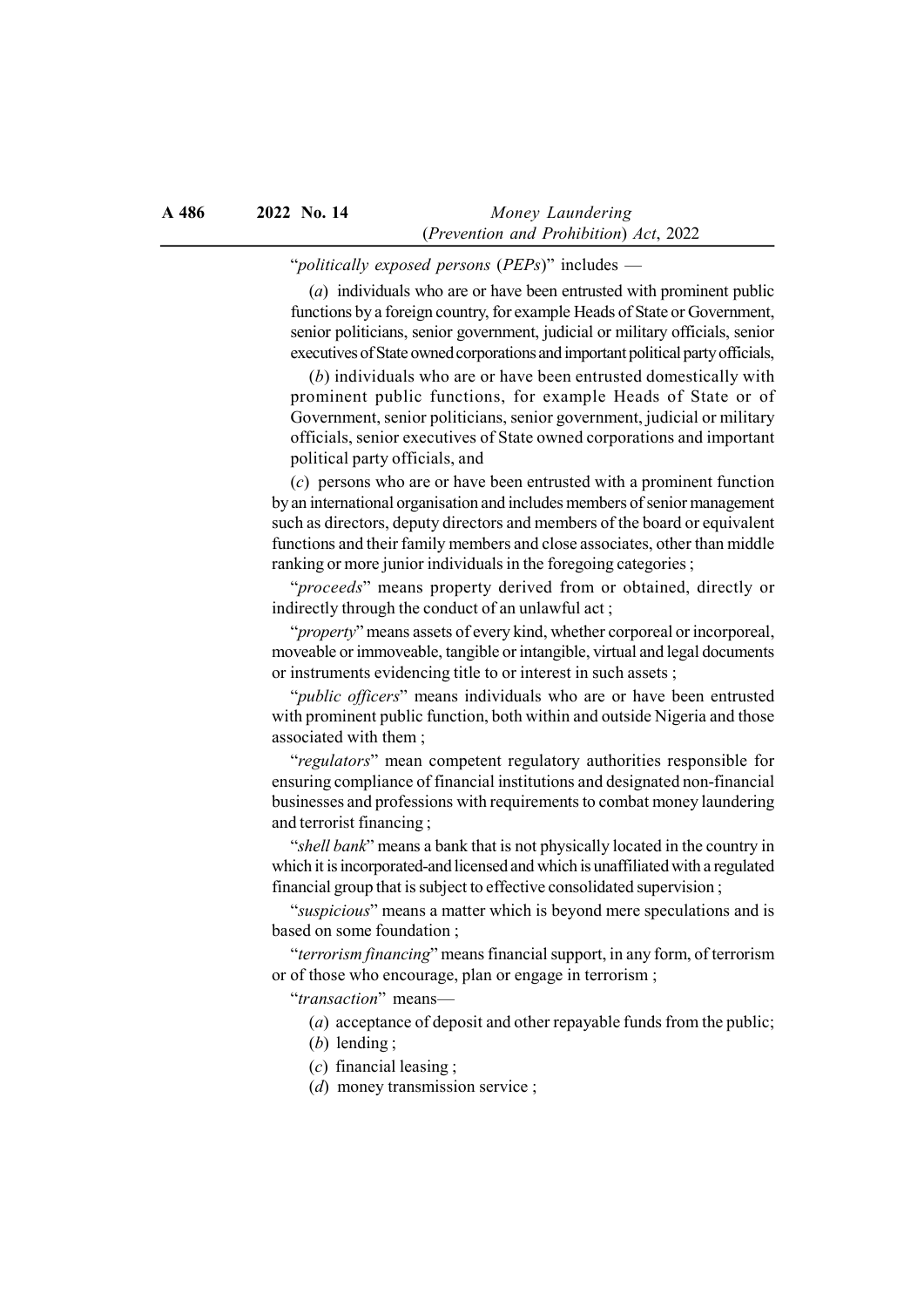(e) issuing and managing means of payment (for example, credit and debit cards, cheques, travellers'cheque and bankers' drafts etc.) ;

 $(f)$  financial guarantees and commitment;

(g) trading for account of costumer (spot-forward, swaps, future options, etc.) in—

(i) money market instruments (cheques, bills of exchange, etc.),

(ii) foreign exchange,

(*iii*) exchange interest rate and index instruments,

(iv) transferable securities, and

(v) commodity futures trading ;

(h) participation in capital markets activities and the provision of financial services related to such issues ;

 $(i)$  individual and collective portfolio management;

(j) safekeeping and administration of cash or liquid securities on behalf of clients ;

 $(k)$  life insurance and all other insurance related matters; and

(l) money changing.

"Unit" means the Nigerian Financial Intelligent Unit;

"*virtual asset*" means a digital representation of value that can be digitally traded, or transferred, and can be used for payment or investment purposes but does not include digital representations of fiat currencies, securities and other financial assets ; and

"wire transfer" means any transaction carried out on behalf of a natural person or legal originator through a financial institution by electronic means with a view to making an amount of money available to a beneficiary person at another financial institution, irrespective of whether the originator and the beneficiary are the same person.

31. This Act may be cited as the Money Laundering (Prevention and Prohibition) Act, 2022. Citation.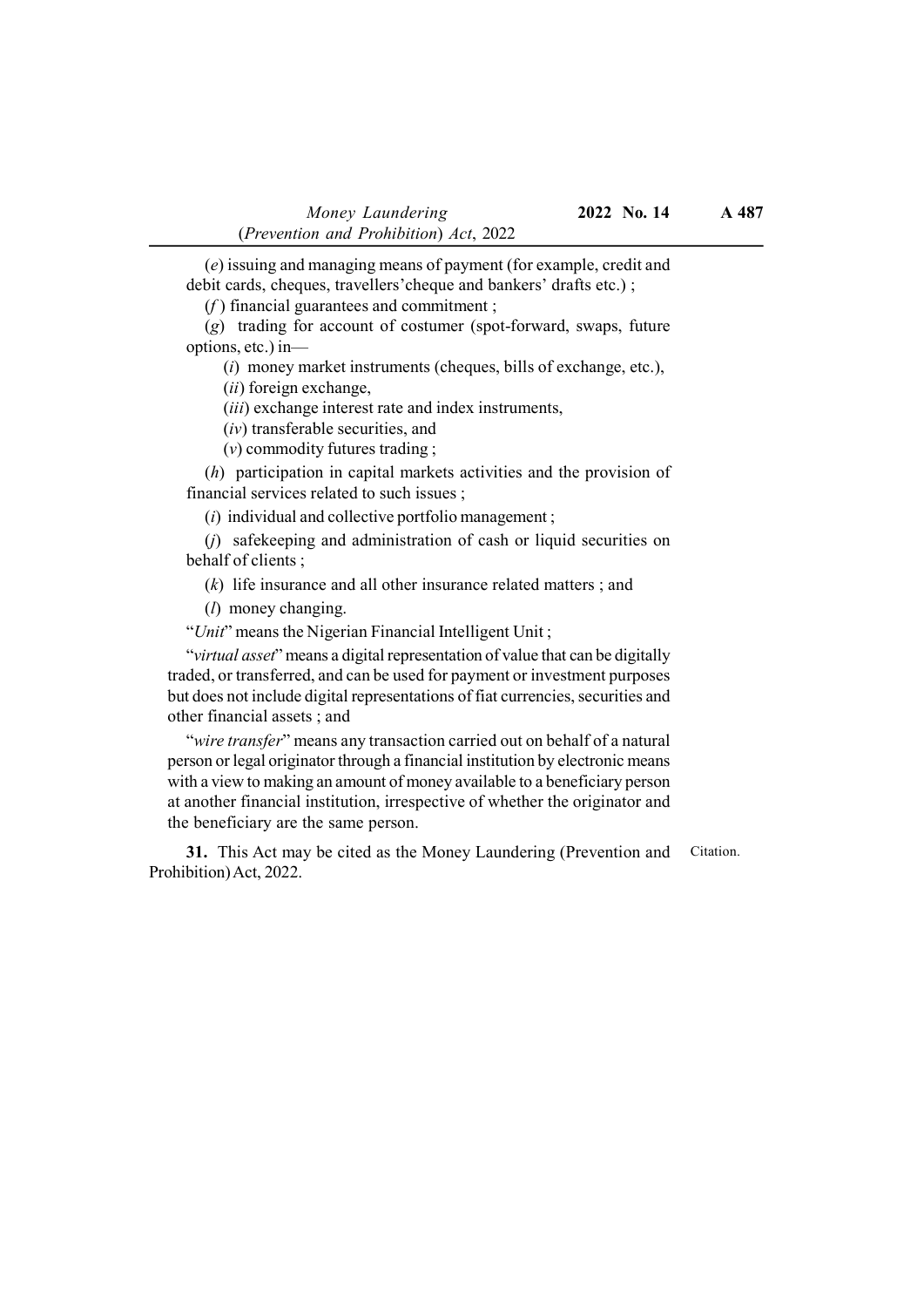#### A 488 2022 No. 14 Money Laundering (Prevention and Prohibition) Act, 2022

I, certify, in accordance with Section 2 (1) of the Acts Authentication Act, Cap. A2, Laws of the Federation of Nigeria 2004, that this is a true copy of the Bill passed by both Houses of the National Assembly.

> OJO, O. A., fnia, fcia Clerk to the National Assembly 8th Day of May, 2022.

EXPLANATORY MEMORANDUM

This Act repeals the Money Laundering (Prohibition) Act, No. 11, 2011 and enacts the Money Laundering (Prevention and Prohibition) Act, 2022 to provide comprehensive legal and institutional framework for the prevention and prohibition of money laundering in Nigeria and establish the Special Control Unit under the Economic and Financial Crimes Commission.